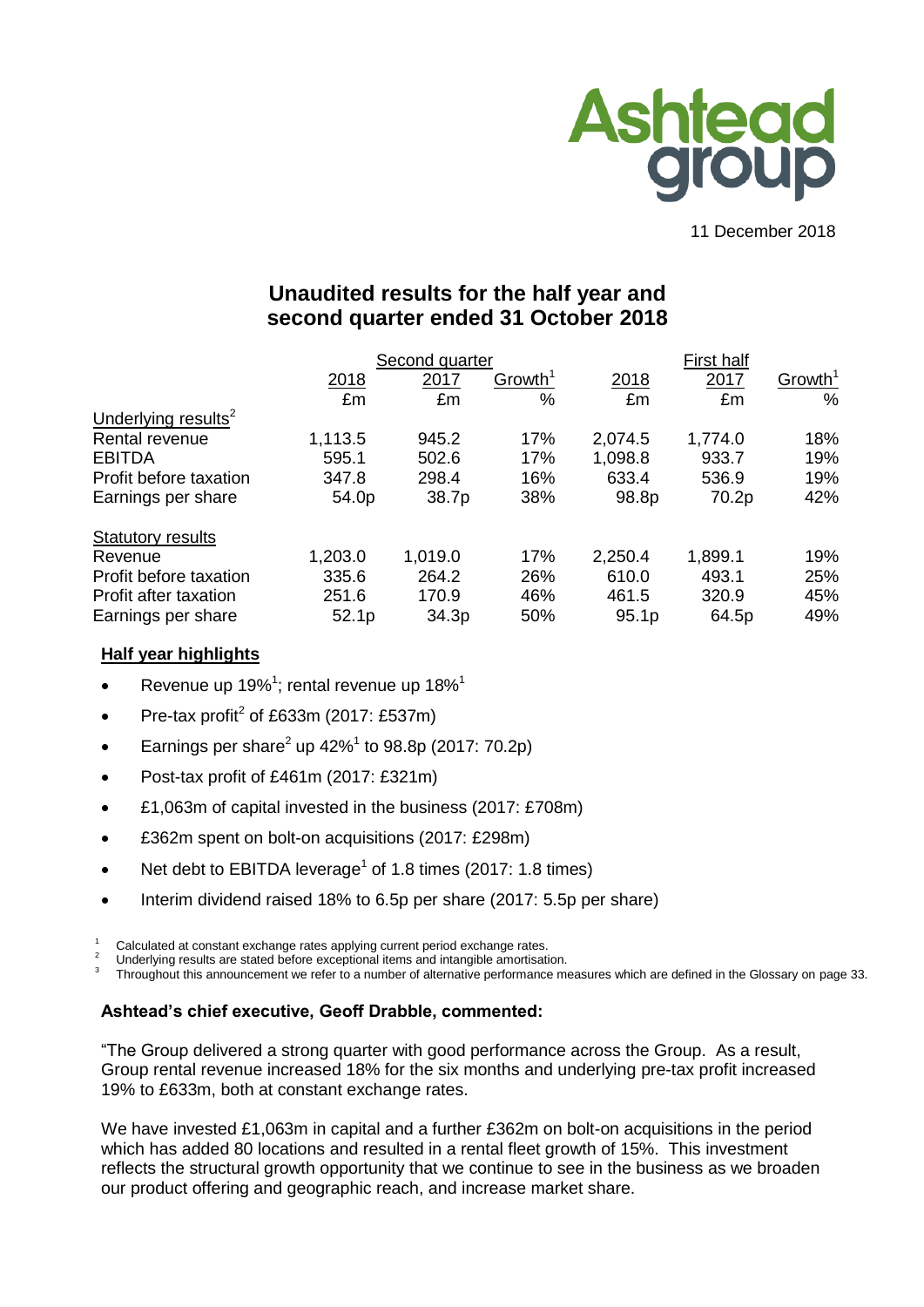Whilst these are significant investments we remain focused on responsible growth so, after spending £425m to date on our share buyback programme, we have maintained net debt to EBITDA leverage at 1.8 times. Therefore we remain well within our target range of 1.5 to 2.0 times reflecting the strength of our margins and free cash flow.

Our business is performing well in supportive end markets. Accordingly, we expect full year results to be ahead of our prior expectations and the Board continues to look to the medium term with confidence."

#### Contacts:

| Geoff Drabble   | Chief executive                |                      |
|-----------------|--------------------------------|----------------------|
| Michael Pratt   | Finance director               | +44 (0)20 7726 9700  |
| Will Shaw       | Director of Investor Relations |                      |
| Neil Bennett    | Maitland                       | +44 (0) 20 7379 5151 |
| James McFarlane | Maitland                       |                      |

Geoff Drabble, Brendan Horgan and Michael Pratt will hold a meeting for equity analysts to discuss the results and outlook at 9am on Tuesday, 11 December 2018 at The London Stock Exchange, 10 Paternoster Square, London, EC4M 7LS. The meeting will be webcast live via the Company's website at [www.ashtead-group.com](http://www.ashtead-group.com/) and a replay will be available via the website from shortly after the meeting concludes. A copy of this announcement and the slide presentation used for the meeting are available for download on the Company's website. The usual conference call for bondholders will begin at 3pm (10am EST).

Analysts and bondholders have already been invited to participate in the analyst meeting and conference call for bondholders but any eligible person not having received dial-in details should contact the Company's PR advisers, Maitland (Audrey Da Costa) at +44 (0)20 7379 5151.

#### *Forward looking statements*

*This announcement contains forward looking statements. These have been made by the directors in good faith using information available up to the date on which they approved this report. The directors can give no assurance that these expectations will prove to be correct. Due to the inherent uncertainties, including both business and economic risk factors underlying such forward looking statements, actual results may differ materially from those expressed or implied by these forward looking statements. Except as required by law or regulation, the directors undertake no obligation to update any forward looking statements whether as a result of new information, future events or otherwise.*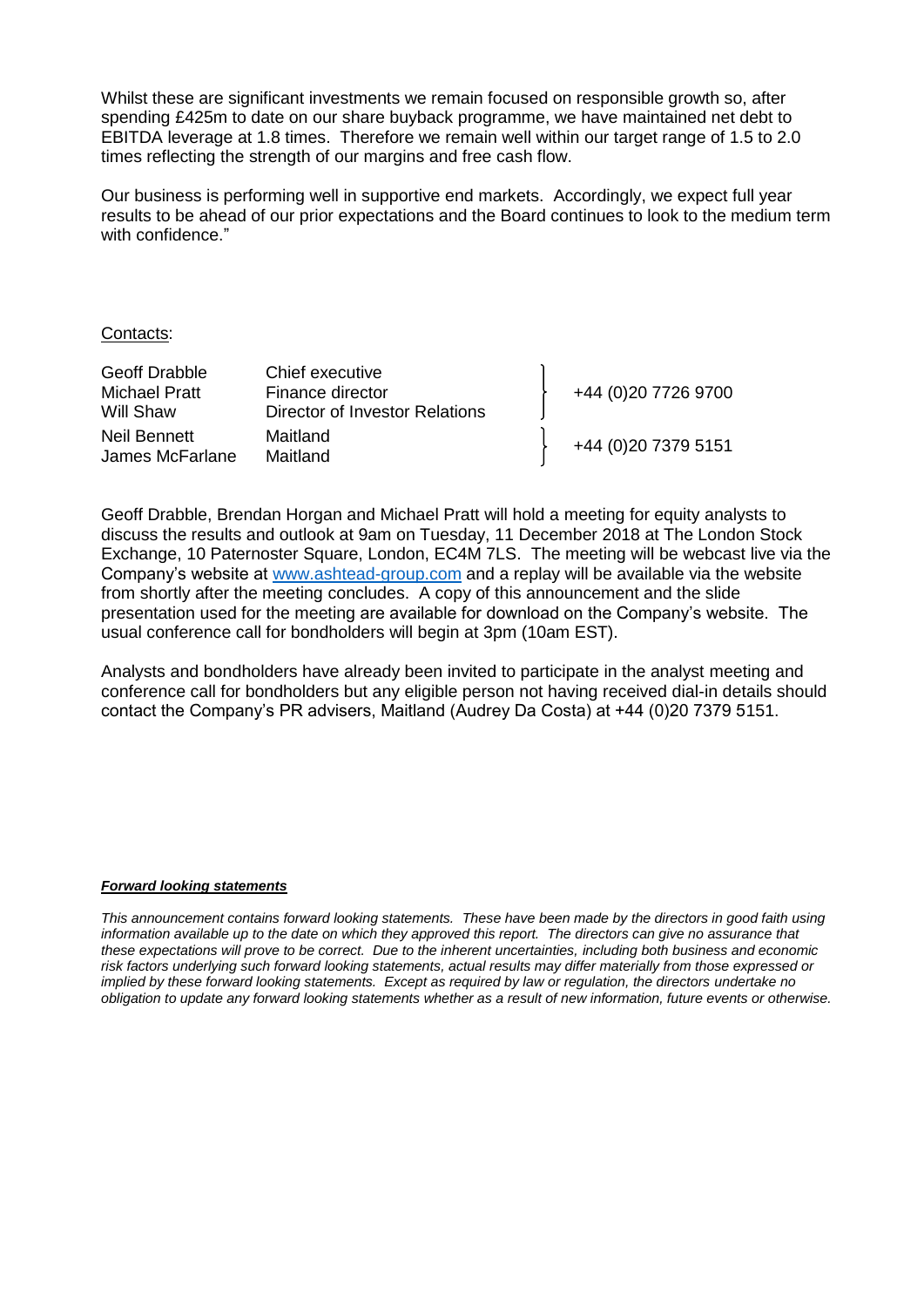### **First half trading results**

| Revenue |             |                                                      |             | Operating profit |             |
|---------|-------------|------------------------------------------------------|-------------|------------------|-------------|
| 2018    | 2017        | 2018                                                 | 2017        | 2018             | 2017        |
| 2,500.2 | 2,084.5     | 1,278.1                                              | 1,076.6     | 847.1            | 702.9       |
| 167.4   | <u>91.1</u> | 66.6                                                 | <u>37.1</u> | 36.3             | <u>20.9</u> |
| 1,902.2 | 1,599.6     | 972.4                                                | 826.2       | 644.5            | 539.4       |
| 250.5   | 245.1       |                                                      | 92.7        |                  | 46.8        |
| 97.7    | 54.4        | 38.8                                                 | 22.1        | 21.2             | 12.5        |
|         |             | (7.6)                                                | (7.3)       | (7.7)            | (7.4)       |
| 2,250.4 | 1,899.1     | 1,098.8                                              | 933.7       | 702.2            | 591.3       |
|         |             |                                                      |             | (68.8)           | (54.4)      |
|         |             |                                                      |             |                  |             |
|         |             |                                                      |             | 633.4            | 536.9       |
|         |             |                                                      |             | (23.4)           | (22.1)      |
|         |             |                                                      |             |                  | (21.7)      |
|         |             |                                                      |             | 610.0            | 493.1       |
|         |             |                                                      |             | <u>(148.5)</u>   | (172.2)     |
|         |             |                                                      |             | <u>461.5</u>     | 320.9       |
|         |             |                                                      |             |                  |             |
|         |             | 51.1%                                                | 51.6%       | 33.9%            | 33.7%       |
|         |             | 38.0%                                                | 37.8%       | 17.7%            | 19.1%       |
|         |             | 39.8%                                                | 40.7%       | 21.7%            | 23.0%       |
|         |             | 48.8%                                                | 49.2%       | 31.2%            | 31.1%       |
|         |             | Profit attributable to equity holders of the Company | 95.2        | <b>EBITDA</b>    | 44.2        |

Group revenue increased 18% to £2,250m in the first half (2017: £1,899m) with good growth in each of our markets. This revenue growth, combined with our focus on drop-through, generated underlying profit before tax of £633m (2017: £537m).

The Group's strategy remains unchanged with growth being driven by strong organic growth (same-store and greenfield) supplemented by bolt-on acquisitions. Sunbelt US, A-Plant and Sunbelt Canada delivered 19%, 5% and 90% rental only revenue growth respectively. The significant growth in Sunbelt Canada reflects the impact of acquisitions, most notably the acquisition of CRS in August 2017.

Sunbelt US's revenue growth continues to benefit from cyclical and structural trends and can be explained as follows: \$m

|                                      |        | <u>.</u>         |
|--------------------------------------|--------|------------------|
| 2017 rental only revenue             |        | 1,573            |
| Organic (same-store and greenfields) | $+16%$ | 246              |
| Bolt-ons since 1 May 2017            | $+3%$  | $\underline{50}$ |
| 2018 rental only revenue             | $+19%$ | 1,869            |
| Ancillary revenue                    | $+15%$ | <u>460</u>       |
| 2018 rental revenue                  | $+18%$ | 2,329            |
| Sales revenue                        | $+55%$ | 171              |
| 2018 total revenue                   | $+20%$ | <u>2,500</u>     |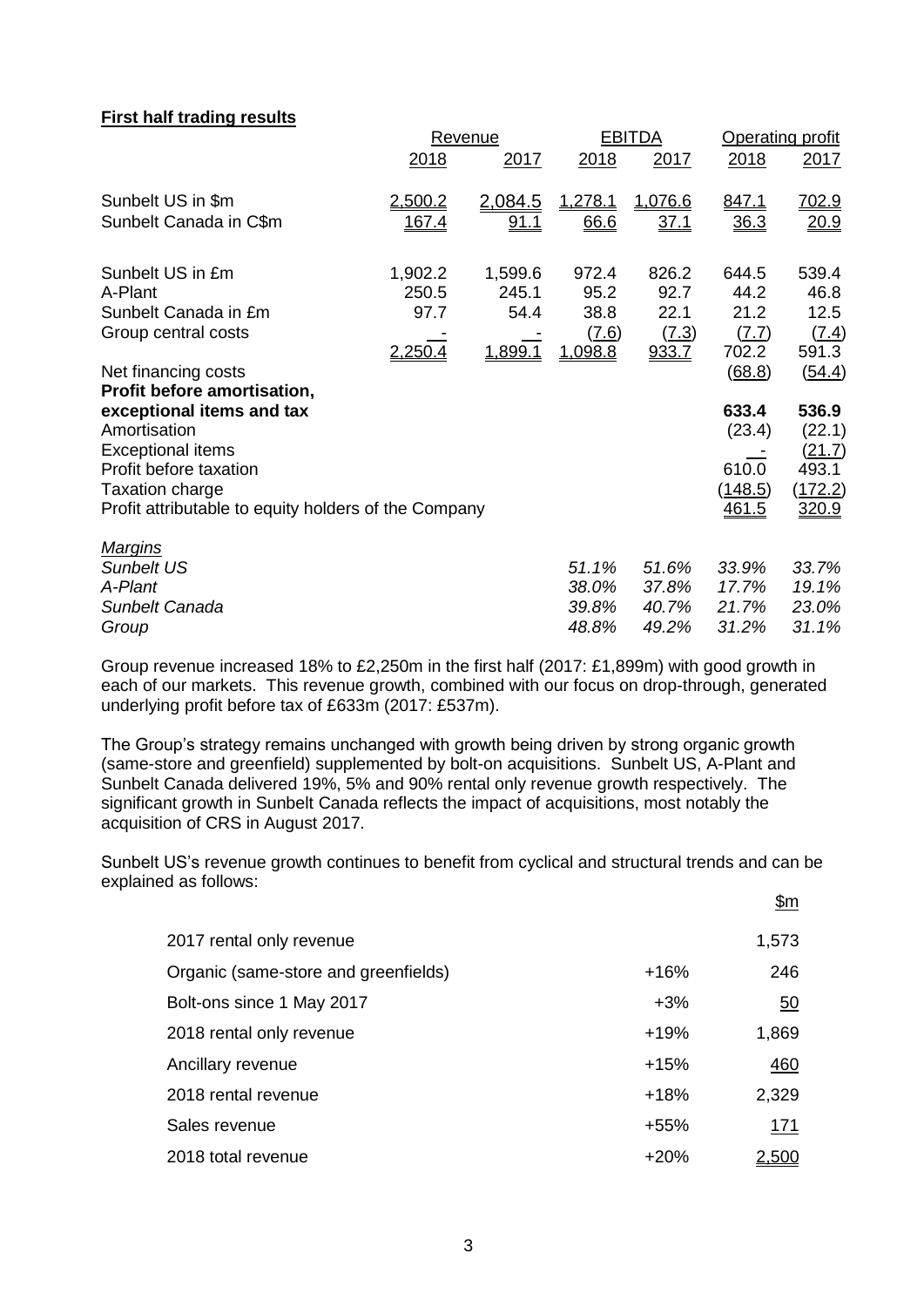Sunbelt US's revenue growth demonstrates the successful execution of our long-term structural growth strategy. We continue to capitalise on the opportunity presented by our markets through a combination of organic growth (same-store growth and greenfields) and bolt-ons as we expand our geographic footprint and our specialty businesses. We added 63 new stores in the US in the first half, the majority of which were specialty locations.

Rental only revenue growth was 19% in strong end markets. This growth was driven by increased fleet on rent year-over-year with yield flat. While revenue was impacted by our involvement in the clean-up efforts following hurricanes Florence and Michael, it was much less than last year with estimated incremental rental revenue of \$15-20m (2017: \$40-45m). Average first half physical utilisation was 74% (2017: 74%). Sunbelt US's total revenue, including new and used equipment, merchandise and consumable sales, increased 20% to \$2,500m (2017: \$2,084m).

A-Plant generated rental only revenue of £191m, up 5% on the prior year (2017: £182m). This was driven by increased fleet on rent, partially offset by yield. The adverse yield reflects the competitive rate environment in the UK market. A-Plant's total revenue increased 2% to £251m (2017: £245m).

In Canada, the acquisitions of CRS and Voisin's are distortive to year-over-year comparisons as they have tripled the size of the Sunbelt Canada business. Excluding acquisitions, rental revenue increased 21% in western Canada, while in eastern Canada the CRS and Voisin's businesses also grew 21%. For Sunbelt Canada overall, total revenue was C\$167m (2017: C\$91m) in the period.

We continue to focus on operational efficiency and improving margins. In Sunbelt US, 51% of revenue growth dropped through to EBITDA. The strength of our mature stores' incremental margin is reflected in the fact that this was achieved despite the drag effect of greenfield openings and acquisitions. This resulted in an EBITDA margin of 51% (2017: 52%) and contributed to a 21% increase in operating profit to \$847m (2017: \$703m) at a margin of 34% (2017: 34%).

Sunbelt Canada is in a growth phase as it invests to expand its network and develop the business. Significant growth has been achieved while delivering a 40% EBITDA margin and generating an operating profit of C\$36m (2017: C\$21m) at a margin of 22% (2017: 23%).

While the UK market remains competitive, A-Plant's focus on driving improved performance within the existing business resulted in drop-through of 62%. This contributed to an EBITDA margin of 38% (2017: 38%) and an operating profit of £44m (2017: £47m) at a margin of 18% (2017: 19%).

Reflecting the strong performance of the divisions, Group underlying operating profit increased 19% to £702m (2017: £591m). Net financing costs increased to £69m (2017: £54m) reflecting a higher interest rate and higher average debt levels. As a result, Group profit before amortisation of intangibles, exceptional items and taxation was £633m (2017: £537m). After a tax charge of 24% (2017: 35%) of the underlying pre-tax profit, underlying earnings per share increased 41% to 98.8p (2017: 70.2p). The reduction in the Group's underlying tax charge from 35% to 24% reflects the reduction in the US federal rate of tax from 35% to 21% with effect from 1 January 2018, following the enactment of the Tax Cuts and Jobs Act of 2017. The underlying cash tax charge was 4% and is expected to be around 4% for the full year.

Statutory profit before tax was £610m (2017: £493m). This is after amortisation of £23m (2017: £22m) and, in the prior year, an exceptional charge of £22m. After a tax charge of 24% (2017: 35%), basic earnings per share were 95.1p (2017: 64.5p).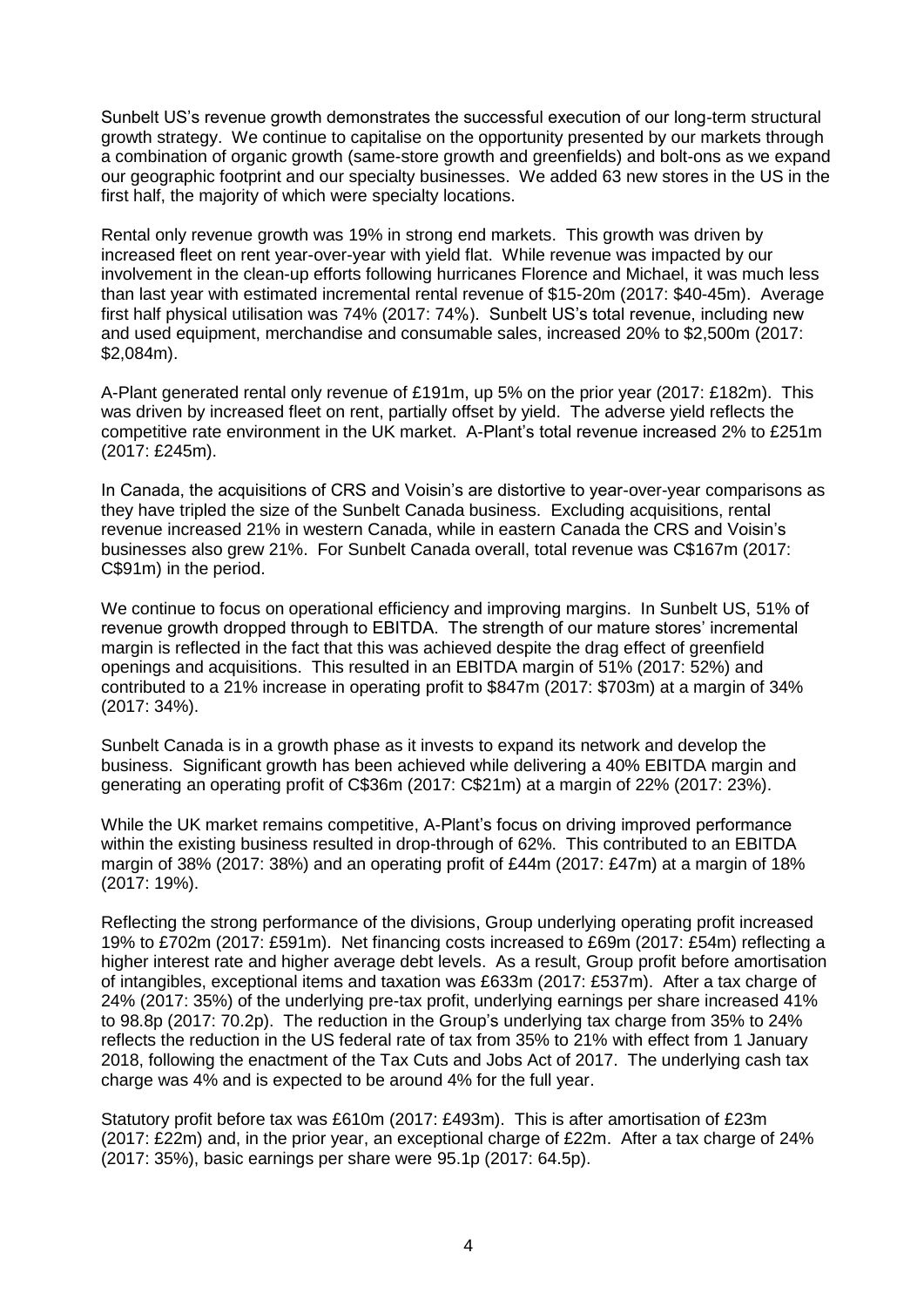## **Capital expenditure and acquisitions**

Capital expenditure for the first half was £1,063m gross and £963m net of disposal proceeds (2017: £708m gross and £649m net). This level of capital expenditure reflects the strong market and our ability to take market share. As a result, we have revised our capital expenditure guidance for the full year to  $£1.4 - £1.6$ bn at current exchange rates. Reflecting this investment, the Group's rental fleet at 31 October 2018 at cost was £8.1bn. Our average fleet age is now 31 months (2017: 30 months).

We invested £362m (2017: £298m), including acquired debt, in 12 bolt-on acquisitions during the period as we continue to both expand our footprint and diversify our specialty markets. Since the period end, we have invested a further £117m in five bolt-on acquisitions.

## **Return on Investment**

Sunbelt US's pre-tax return on investment (excluding goodwill and intangible assets) in the 12 months to 31 October 2018 was 24% (2017: 23%). In the UK, return on investment (excluding goodwill and intangible assets) was 10% (2017: 13%). This decline reflects the competitive rate environment in the UK market. In Canada, return on investment (excluding goodwill and intangible assets) was 12% (2017: 13%). For the Group as a whole, return on investment (including goodwill and intangible assets) was 18% (2017: 18%).

## **Cash flow and net debt**

As expected, debt increased during the first half as we continued to invest in the fleet and made a number of bolt-on acquisitions. In addition, weaker sterling increased reported debt by £200m. During the period, we spent £210m on share buybacks.

In July, the Group issued \$600m 5.25% senior secured notes maturing in August 2026. The proceeds of the issue were used to pay related fees and expenses and repay an element of the amount outstanding under the senior credit facility. This ensures our debt package remains well structured and flexible, enabling us to take advantage of prevailing end market conditions. The Group's debt facilities are now committed for an average of six years at a weighted average interest cost of less than 5%.

Net debt at 31 October 2018 was £3,612m (2017: £2,851m) while, reflecting our strong earnings growth, the ratio of net debt to EBITDA was 1.8 times (2017: 1.8 times) on a constant currency basis. The Group's target range for net debt to EBITDA is 1.5 to 2 times.

At 31 October 2018, availability under the senior secured debt facility was \$826m, with an additional \$3,333m of suppressed availability – substantially above the \$310m level at which the Group's entire debt package is covenant free.

# **Dividend**

In line with its policy of providing a progressive dividend, having regard to both underlying profit and cash generation and to sustainability through the economic cycle, the Board has increased the interim dividend 18% to 6.5p per share (2017: 5.5p per share). This will be paid on 6 February 2019 to shareholders on the register on 18 January 2019.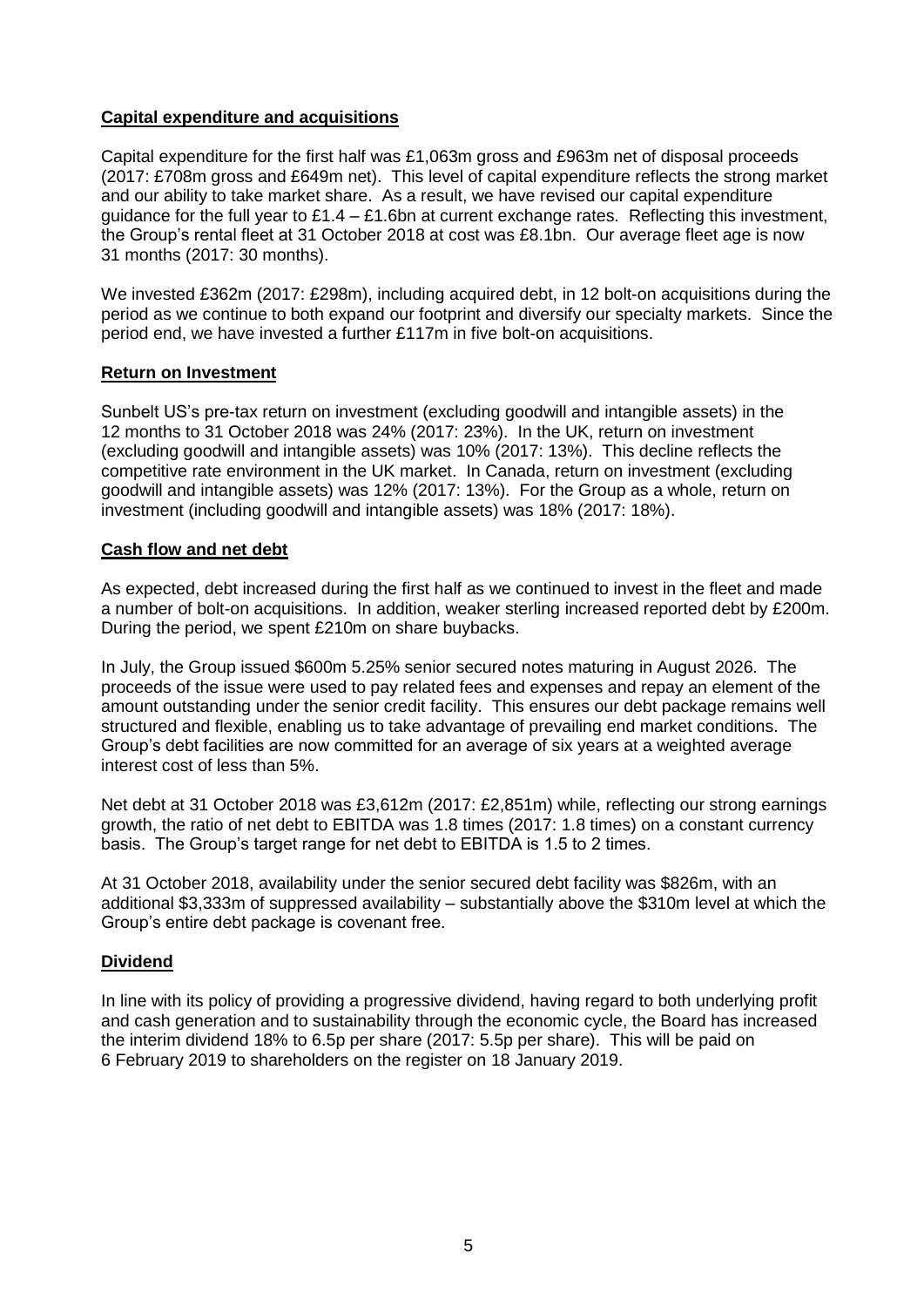## **Capital allocation**

The Group remains disciplined in its approach to allocation of capital with the overriding objective being to enhance shareholder value. Our capital allocation framework remains unchanged and prioritises:

- organic fleet growth;
	- same-stores:
	- greenfields;
- bolt-on acquisitions; and
- a progressive dividend with consideration to both profitability and cash generation that is sustainable through the cycle.

Additionally, we consider further returns to shareholders. In this regard, we assess continuously our medium term plans which take account of investment in the business, growth prospects, cash generation, net debt and leverage. Therefore the amount allocated to buybacks is simply driven by that which is available after organic growth, bolt-on M&A and dividends, whilst allowing us to operate within our 1.5 to 2.0 times target range for net debt to EBITDA.

In line with these priorities, we are spending £125m per quarter on share buybacks with the programme continuing through the 2019/20 financial year, with an anticipated spend in 2019/20 of at least £500m.

#### **Current trading and outlook**

Our business is performing well in supportive end markets. Accordingly, we expect full year results to be ahead of our prior expectations and the Board continues to look to the medium term with confidence.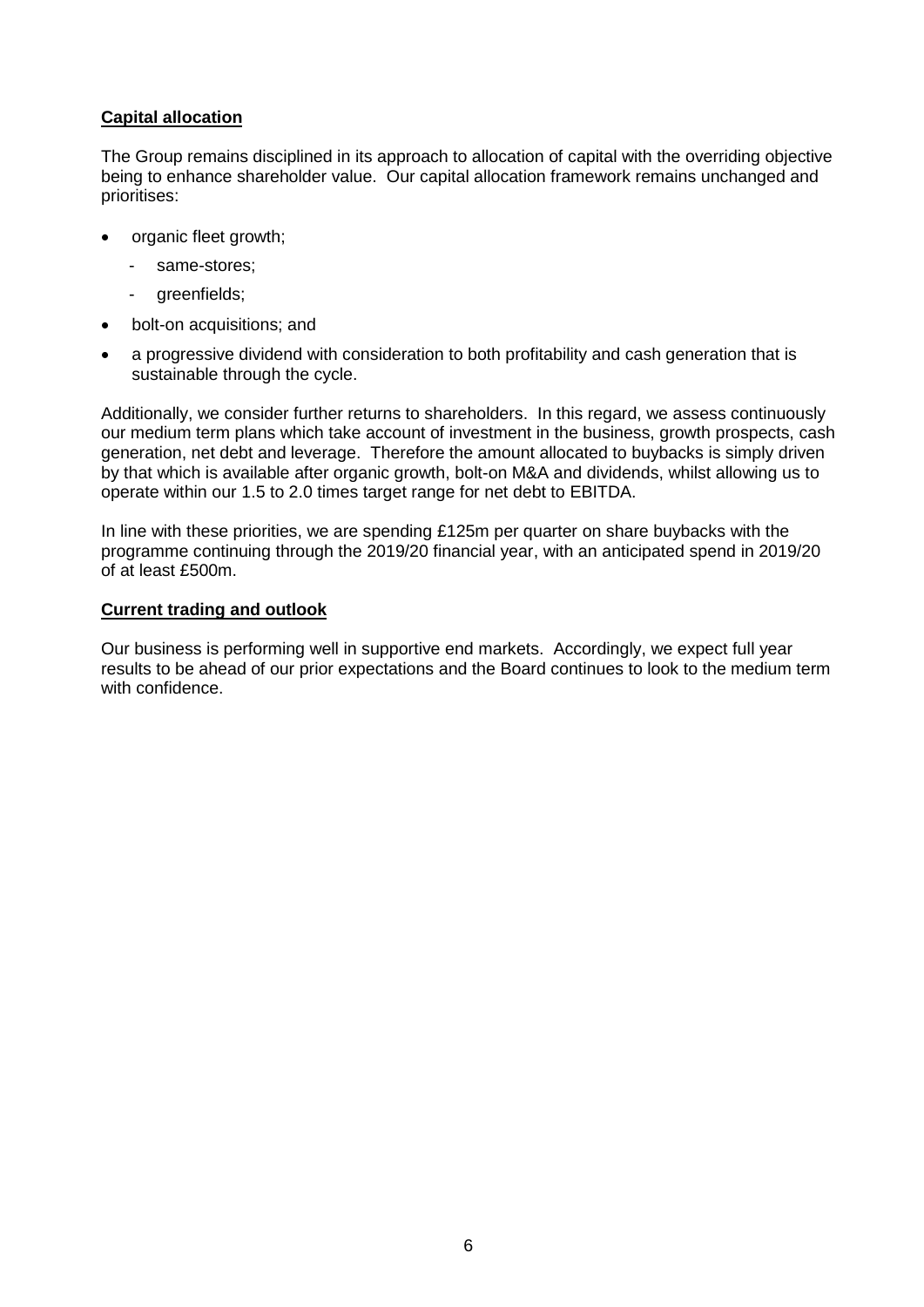## **Directors' responsibility statement**

We confirm that to the best of our knowledge:

- a) the condensed consolidated interim financial statements have been prepared in accordance with IAS 34 'Interim Financial Reporting'; and
- b) the interim management report includes a fair review of the information required by Disclosure and Transparency Rule 4.2.7R (indication of important events during the first six months and description of principal risks and uncertainties for the remaining six months of the year) and Disclosure and Transparency Rules 4.2.8R (disclosure of related parties' transactions and changes therein).

By order of the Board

Eric Watkins Company secretary

10 December 2018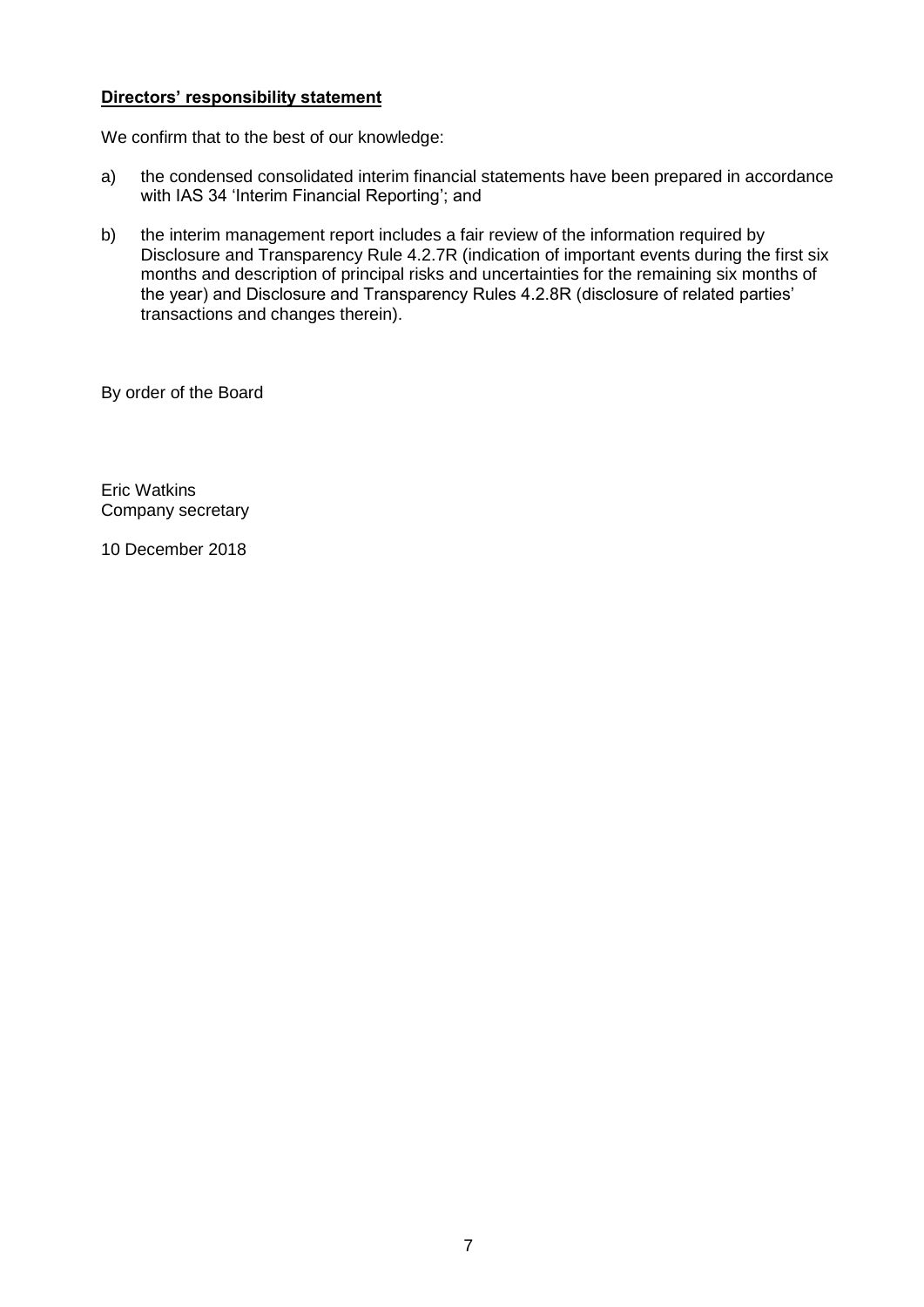# **CONSOLIDATED INCOME STATEMENT FOR THE THREE MONTHS ENDED 31 OCTOBER 2018**

|                                      |               | 2018           |         |                              | 2017                 |              |
|--------------------------------------|---------------|----------------|---------|------------------------------|----------------------|--------------|
|                                      |               |                |         | <b>Before</b><br>exceptional | Exceptional          |              |
|                                      | <b>Before</b> |                |         | items and                    | items and            |              |
|                                      | amortisation  | Amortisation   | Total   | amortisation                 | amortisation         | <b>Total</b> |
|                                      | £m            | £m             | £m      | £m                           | £m                   | £m           |
|                                      |               |                |         |                              |                      |              |
| Second quarter - unaudited           |               |                |         |                              |                      |              |
| <b>Revenue</b>                       |               |                |         |                              |                      |              |
| Rental revenue                       | 1,113.5       |                | 1,113.5 | 945.2                        |                      | 945.2        |
| Sale of new equipment,               |               |                |         |                              |                      |              |
| merchandise and consumables          | 41.2          |                | 41.2    | 40.6                         |                      | 40.6         |
| Sale of used rental equipment        | 48.3          |                | 48.3    | 33.2                         |                      | 33.2         |
|                                      | 1,203.0       | $\mathbb{Z}^2$ | 1,203.0 | 1,019.0                      | $\mathbf{r}$         | 1,019.0      |
| <b>Operating costs</b>               |               |                |         |                              |                      |              |
| Staff costs                          | (257.3)       |                | (257.3) | (225.7)                      |                      | (225.7)      |
| Used rental equipment sold           | (40.2)        |                | (40.2)  | (29.3)                       |                      | (29.3)       |
| Other operating costs                | (310.4)       |                | (310.4) | (261.4)                      |                      | (261.4)      |
|                                      | (607.9)       |                | (607.9) | (516.4)                      |                      | (516.4)      |
|                                      |               |                |         |                              |                      |              |
| <b>EBITDA*</b>                       | 595.1         |                | 595.1   | 502.6                        |                      | 502.6        |
| Depreciation                         | (209.3)       |                | (209.3) | (177.8)                      |                      | (177.8)      |
| Amortisation of intangibles          |               | (12.2)         | (12.2)  |                              | (12.5)               | (12.5)       |
| <b>Operating profit</b>              | 385.8         | (12.2)         | 373.6   | 324.8                        | (12.5)               | 312.3        |
| Investment income                    | 0.1           |                | 0.1     |                              |                      |              |
| Interest expense                     | (38.1)        |                | (38.1)  | (26.4)                       | (21.7)               | (48.1)       |
| <b>Profit on ordinary activities</b> |               |                |         |                              |                      |              |
| before taxation                      | 347.8         | (12.2)         | 335.6   | 298.4                        | (34.2)               | 264.2        |
| <b>Taxation</b>                      | (86.7)        | 2.7            | (84.0)  | (105.6)                      | 12.3                 | (93.3)       |
| Profit attributable to equity        |               |                |         |                              |                      |              |
| holders of the Company               | 261.1         | (9.5)          | 251.6   | 192.8                        | (21.9)               | 170.9        |
| Basic earnings per share             | 54.0p         | (1.9p)         | 52.1p   | 38.7p                        | (4.4p)               | 34.3p        |
| Diluted earnings per share           | 53.8p         | <u>(1.9p)</u>  | 51.9p   | 38.6p                        | $(\underline{4.4p})$ | 34.2p        |

**\*** EBITDA is presented here as an alternative performance measure as it is commonly used by investors and lenders.

All revenue and profit is generated from continuing operations.

Details of principal risks and uncertainties are given in the Review of Second Quarter, Balance Sheet and Cash Flow accompanying these condensed consolidated interim financial statements.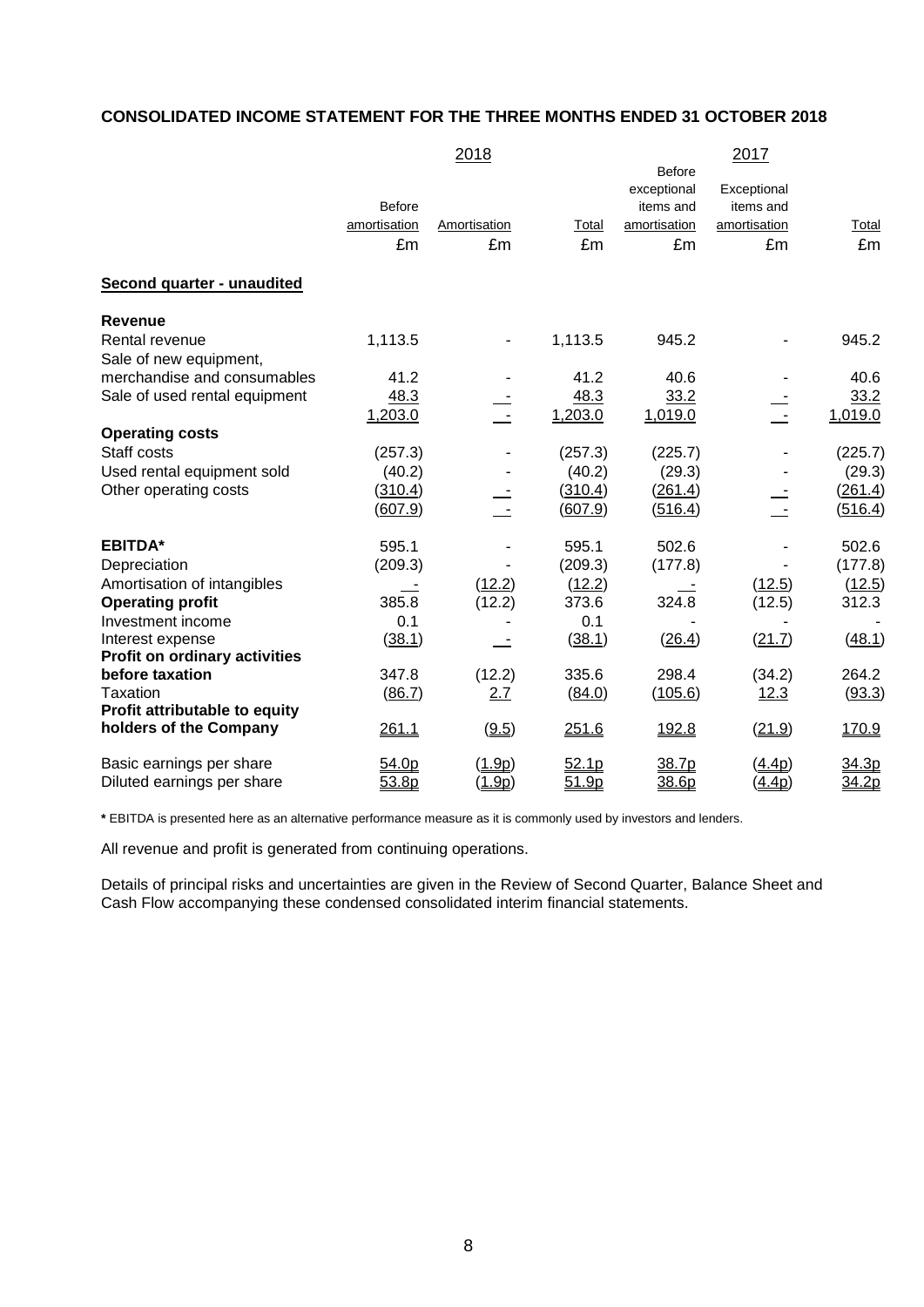# **CONSOLIDATED INCOME STATEMENT FOR THE SIX MONTHS ENDED 31 OCTOBER 2018**

|                                                  |                              | 2018               |                    | 2017                                                     |                                                |                    |  |
|--------------------------------------------------|------------------------------|--------------------|--------------------|----------------------------------------------------------|------------------------------------------------|--------------------|--|
| <b>First half - unaudited</b>                    | Before<br>amortisation<br>£m | Amortisation<br>£m | <b>Total</b><br>£m | Before<br>exceptional<br>items and<br>amortisation<br>£m | Exceptional<br>items and<br>amortisation<br>£m | <b>Total</b><br>£m |  |
| Revenue                                          |                              |                    |                    |                                                          |                                                |                    |  |
| Rental revenue                                   | 2,074.5                      |                    | 2,074.5            | 1,774.0                                                  |                                                | 1,774.0            |  |
| Sale of new equipment,                           |                              |                    |                    |                                                          |                                                |                    |  |
| merchandise and consumables                      | 79.7                         |                    | 79.7               | 71.5                                                     |                                                | 71.5               |  |
| Sale of used rental equipment                    | 96.2                         |                    | 96.2               | 53.6                                                     |                                                | 53.6               |  |
|                                                  | 2,250.4                      |                    | 2,250.4            | 1,899.1                                                  |                                                | 1,899.1            |  |
| <b>Operating costs</b><br>Staff costs            | (488.8)                      |                    | (488.8)            | (429.3)                                                  |                                                | (429.3)            |  |
| Used rental equipment sold                       | (79.6)                       |                    | (79.6)             | (48.7)                                                   |                                                | (48.7)             |  |
| Other operating costs                            | (583.2)                      |                    | (583.2)            | (487.4)                                                  |                                                | (487.4)            |  |
|                                                  | (1, 151.6)                   |                    | (1, 151.6)         | (965.4)                                                  |                                                | <u>(965.4)</u>     |  |
| <b>EBITDA*</b>                                   | 1,098.8                      |                    | 1,098.8            | 933.7                                                    |                                                | 933.7              |  |
| Depreciation                                     | (396.6)                      |                    | (396.6)            | (342.4)                                                  |                                                | (342.4)            |  |
| Amortisation of intangibles                      |                              | (23.4)             | (23.4)             |                                                          | (22.1)                                         | (22.1)             |  |
| <b>Operating profit</b>                          | 702.2                        | (23.4)             | 678.8              | 591.3                                                    | (22.1)                                         | 569.2              |  |
| Investment income                                | 0.1                          |                    | 0.1                |                                                          |                                                |                    |  |
| Interest expense                                 | (68.9)                       |                    | (68.9)             | (54.4)                                                   | (21.7)                                         | (76.1)             |  |
| Profit on ordinary activities<br>before taxation | 633.4                        | (23.4)             | 610.0              | 536.9                                                    | (43.8)                                         | 493.1              |  |
| Taxation                                         | <u>(153.9)</u>               | <u>5.4</u>         | (148.5)            | (187.6)                                                  | <u>15.4</u>                                    | (172.2)            |  |
| Profit attributable to equity                    |                              |                    |                    |                                                          |                                                |                    |  |
| holders of the Company                           | 479.5                        | (18.0)             | 461.5              | 349.3                                                    | (28.4)                                         | 320.9              |  |
| Basic earnings per share                         | 98.8p                        | (3.7p)             | 95.1p              | 70.2p                                                    | (5.7p)                                         | 64.5p              |  |
| Diluted earnings per share                       | 98.4p                        | (3.7p)             | <u>94.7p</u>       | 69.9p                                                    | (5.7p)                                         | 64.2p              |  |

**\*** EBITDA is presented here as an alternative performance measure as it is commonly used by investors and lenders.

All revenue and profit is generated from continuing operations.

# **CONSOLIDATED STATEMENT OF COMPREHENSIVE INCOME**

|                                                                     | Unaudited       |              |               |        |
|---------------------------------------------------------------------|-----------------|--------------|---------------|--------|
|                                                                     | Three months to |              | Six months to |        |
|                                                                     | 31 October      |              | 31 October    |        |
|                                                                     | 2018            | 2017         | 2018          | 2017   |
|                                                                     | £m              | £m           | £m            | £m     |
| Profit attributable to equity holders of the Company for the period | 251.6           | 170.9        | 461.5         | 320.9  |
| Items that may be reclassified subsequently to profit or loss:      |                 |              |               |        |
| Foreign currency translation differences                            | 57.2            | (15.5)       | 160.1         | (40.3) |
| Total comprehensive income for the period                           | 308.8           | <u>155.4</u> | 621.6         | 280.6  |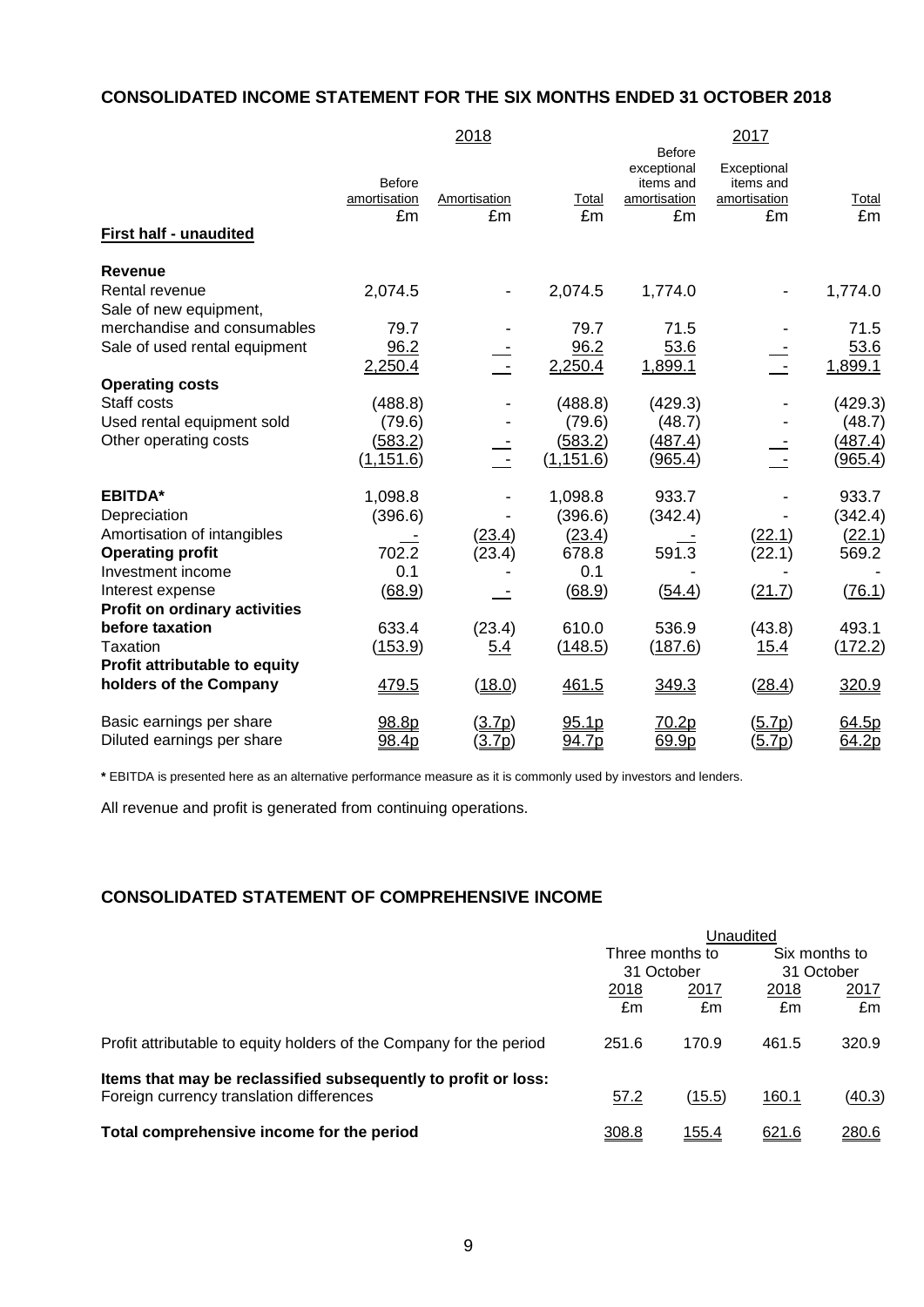# **CONSOLIDATED BALANCE SHEET AT 31 OCTOBER 2018**

|                                                                        | Unaudited<br>31 October | <b>Audited</b><br>30 April |                       |
|------------------------------------------------------------------------|-------------------------|----------------------------|-----------------------|
|                                                                        | 2018<br>£m              | 2017<br>£m                 | 2018<br>£m            |
| <b>Current assets</b><br>Inventories                                   | 65.0                    | 49.0                       | 55.2                  |
| Trade and other receivables                                            | 907.2                   | 693.1                      | 669.4                 |
| Current tax asset                                                      | 28.5                    | 1.2                        | 23.9                  |
| Cash and cash equivalents                                              | 23.3                    | 11.7                       | <u>19.1</u>           |
|                                                                        | 1,024.0                 | 755.0                      | <u>767.6</u>          |
| <b>Non-current assets</b>                                              |                         |                            |                       |
| Property, plant and equipment                                          |                         |                            |                       |
| - rental equipment<br>- other assets                                   | 5,433.5<br>536.4        | 4,430.8<br>440.6           | 4,430.5<br>451.5      |
|                                                                        | 5,969.9                 | 4,871.4                    | 4,882.0               |
| Goodwill                                                               | 1,074.4                 | 884.0                      | 882.6                 |
| Other intangible assets                                                | 242.5                   | 215.3                      | 206.3                 |
| Net defined benefit pension plan asset                                 | <u>4.4</u><br>7,291.2   | 5,970.7                    | <u>4.5</u><br>5,975.4 |
|                                                                        |                         |                            |                       |
| <b>Total assets</b>                                                    | 8,315.2                 | 6,725.7                    | 6,743.0               |
| <b>Current liabilities</b>                                             |                         |                            |                       |
| Trade and other payables                                               | 799.5                   | 557.4                      | 617.5                 |
| Current tax liability                                                  | 15.3<br>2.5             | 13.0<br>2.6                | 13.1<br>2.7           |
| Short-term borrowings<br>Provisions                                    | 36.0                    | 21.0                       | 25.8                  |
|                                                                        | 853.3                   | 594.0                      | 659.1                 |
| <b>Non-current liabilities</b>                                         |                         |                            |                       |
| Long-term borrowings                                                   | 3,632.5                 | 2,860.0                    | 2,728.4               |
| Provisions                                                             | 30.3                    | 33.5                       | 34.6                  |
| Deferred tax liabilities<br>Net defined benefit pension plan liability | 1,001.5                 | 1,103.0<br>3.9             | 794.0                 |
|                                                                        | 4,664.3                 | 4,000.4                    | 3,557.0               |
| <b>Total liabilities</b>                                               | 5,517.6                 | 4,594.4                    | 4,216.1               |
| <b>Equity</b>                                                          |                         |                            |                       |
| Share capital                                                          | 49.9                    | 49.9                       | 49.9                  |
| Share premium account                                                  | 3.6                     | 3.6                        | 3.6                   |
| Capital redemption reserve<br>Own shares held by the Company           | 6.3<br>(370.6)          | 6.3                        | 6.3<br>(161.0)        |
| Own shares held by the ESOT                                            | (24.6)                  | (20.0)                     | (20.0)                |
| Cumulative foreign exchange translation differences                    | 285.9                   | 200.7                      | 125.8                 |
| <b>Retained reserves</b>                                               | 2,847.1                 | 1,890.8                    | 2,522.3               |
| Equity attributable to equity holders of the Company                   | 2,797.6                 | 2,131.3                    | 2,526.9               |
| <b>Total liabilities and equity</b>                                    | 8,315.2                 | 6,725.7                    | 6,743.0               |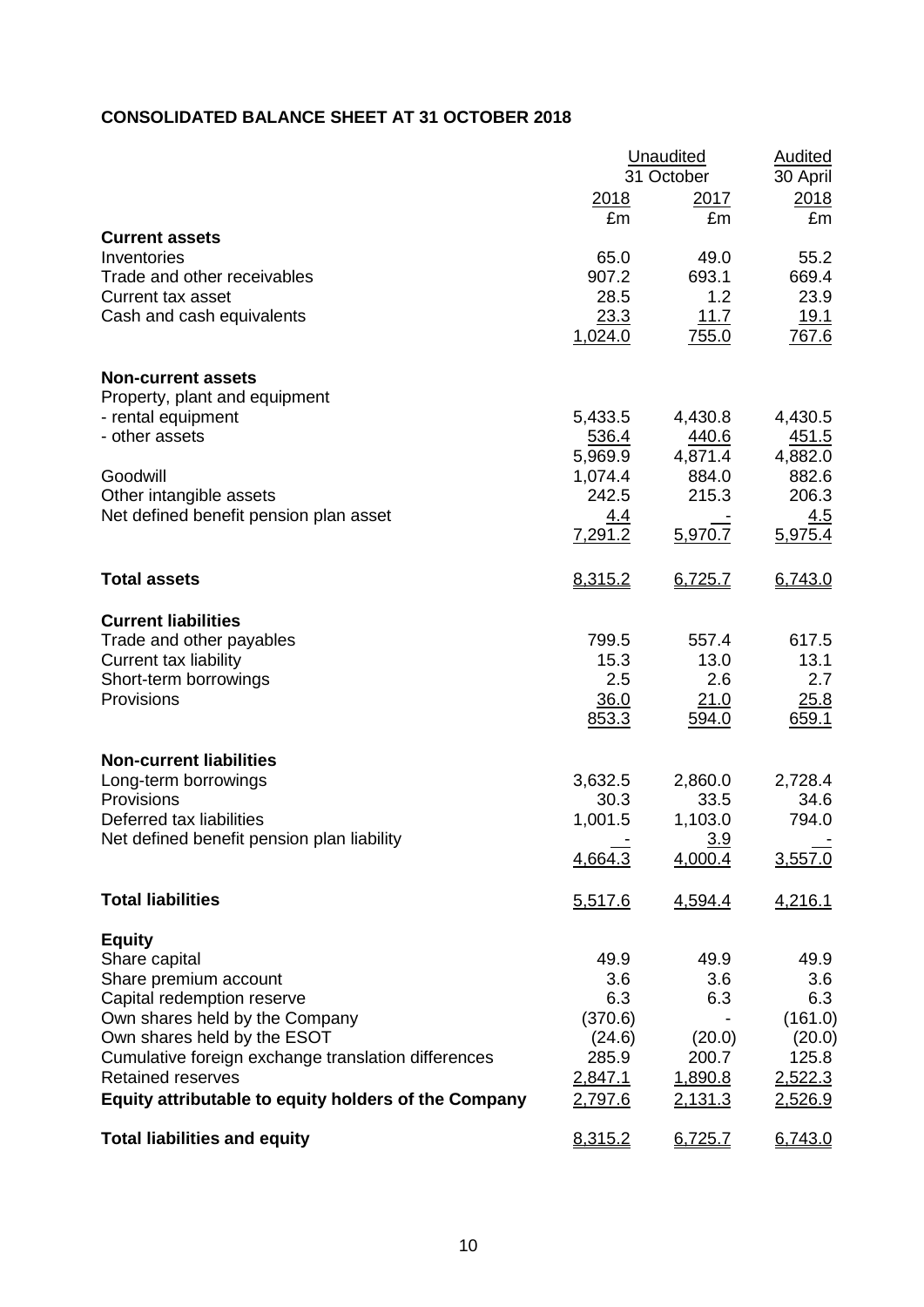# **CONSOLIDATED STATEMENT OF CHANGES IN EQUITY FOR THE SIX MONTHS ENDED 31 OCTOBER 2018**

|                                                                                      | Share<br>capital<br>£m | Share<br>premium<br>account<br>£m | Capital<br>redemption<br>reserve<br>£m | Own<br>shares<br>held by the<br>Company<br>£m | Own<br>shares<br>held<br>through<br>the ESOT<br>£m | Cumulative<br>foreign<br>exchange<br>translation<br>differences<br>£m | Retained<br>reserves<br>£m | <b>Total</b><br>£m |
|--------------------------------------------------------------------------------------|------------------------|-----------------------------------|----------------------------------------|-----------------------------------------------|----------------------------------------------------|-----------------------------------------------------------------------|----------------------------|--------------------|
| Unaudited<br>At 1 May 2017                                                           | 49.9                   | 3.6                               | 6.3                                    |                                               | (16.7)                                             | 241.0                                                                 | 1,686.0                    | 1,970.1            |
| Profit for the period<br>Other comprehensive income:<br>Foreign currency translation |                        |                                   |                                        |                                               |                                                    |                                                                       | 320.9                      | 320.9              |
| differences<br>Total comprehensive income                                            |                        |                                   |                                        |                                               |                                                    | (40.3)                                                                | $\mathbf{r}$               | (40.3)             |
| for the period                                                                       |                        |                                   | $\overline{\phantom{a}}$               |                                               | $\equiv$                                           | (40.3)                                                                | 320.9                      | 280.6              |
| Dividends paid<br>Own shares purchased by                                            |                        |                                   |                                        |                                               |                                                    |                                                                       | (113.2)                    | (113.2)            |
| the ESOT<br>Share-based payments                                                     |                        |                                   |                                        |                                               | (10.2)<br>6.9                                      |                                                                       | (3.5)                      | (10.2)<br>3.4      |
| Tax on share-based payments<br>At 31 October 2017                                    | 49.9                   | 3.6                               | 6.3                                    | $\overline{\phantom{a}}$                      | (20.0)                                             | 200.7                                                                 | 0.6<br>1,890.8             | 0.6<br>2,131.3     |
| Profit for the period<br>Other comprehensive income:                                 |                        |                                   |                                        |                                               |                                                    |                                                                       | 647.9                      | 647.9              |
| Foreign currency translation<br>differences<br>Remeasurement of the defined          |                        |                                   |                                        |                                               |                                                    | (74.9)                                                                |                            | (74.9)             |
| benefit pension plan<br>Tax on defined benefit                                       |                        |                                   |                                        |                                               |                                                    |                                                                       | 8.7                        | 8.7                |
| pension plan<br>Total comprehensive income                                           |                        |                                   |                                        |                                               |                                                    |                                                                       | (1.5)                      | (1.5)              |
| for the period                                                                       | <u>-</u>               |                                   | $\equiv$                               | $\equiv$                                      | $\equiv$                                           | (74.9)                                                                | 655.1                      | 580.2              |
| Dividends paid<br>Own shares purchased by                                            |                        |                                   |                                        |                                               |                                                    |                                                                       | (27.3)                     | (27.3)             |
| the Company                                                                          |                        |                                   |                                        | (161.0)                                       |                                                    |                                                                       |                            | (161.0)            |
| Share-based payments<br>Tax on share-based payments                                  |                        |                                   |                                        |                                               |                                                    |                                                                       | 3.6<br>0.1                 | 3.6<br>0.1         |
| At 30 April 2018                                                                     | 49.9                   | 3.6                               | 6.3                                    | (161.0)                                       | (20.0)                                             | 125.8                                                                 | 2,522.3                    | 2,526.9            |
| Profit for the period<br>Other comprehensive income:<br>Foreign currency translation |                        |                                   |                                        |                                               |                                                    |                                                                       | 461.5                      | 461.5              |
| differences<br>Total comprehensive income                                            |                        |                                   |                                        |                                               |                                                    | 160.1                                                                 |                            | 160.1              |
| for the period                                                                       |                        |                                   |                                        |                                               |                                                    | 160.1                                                                 | 461.5                      | 621.6              |
| Dividends paid                                                                       |                        |                                   |                                        |                                               |                                                    |                                                                       | (133.3)                    | (133.3)            |
| Own shares purchased by<br>the ESOT<br>Own shares purchased by                       |                        |                                   |                                        |                                               | (14.2)                                             |                                                                       |                            | (14.2)             |
| the Company                                                                          |                        |                                   |                                        | (209.6)                                       |                                                    |                                                                       |                            | (209.6)            |
| Share-based payments                                                                 |                        |                                   |                                        |                                               | 9.6                                                |                                                                       | (5.8)                      | 3.8                |
| Tax on share-based payments<br>At 31 October 2018                                    | 49.9                   | 3.6                               | 6.3                                    | (370.6)                                       | (24.6)                                             | 285.9                                                                 | 2.4<br>2,847.1             | 2.4<br>2,797.6     |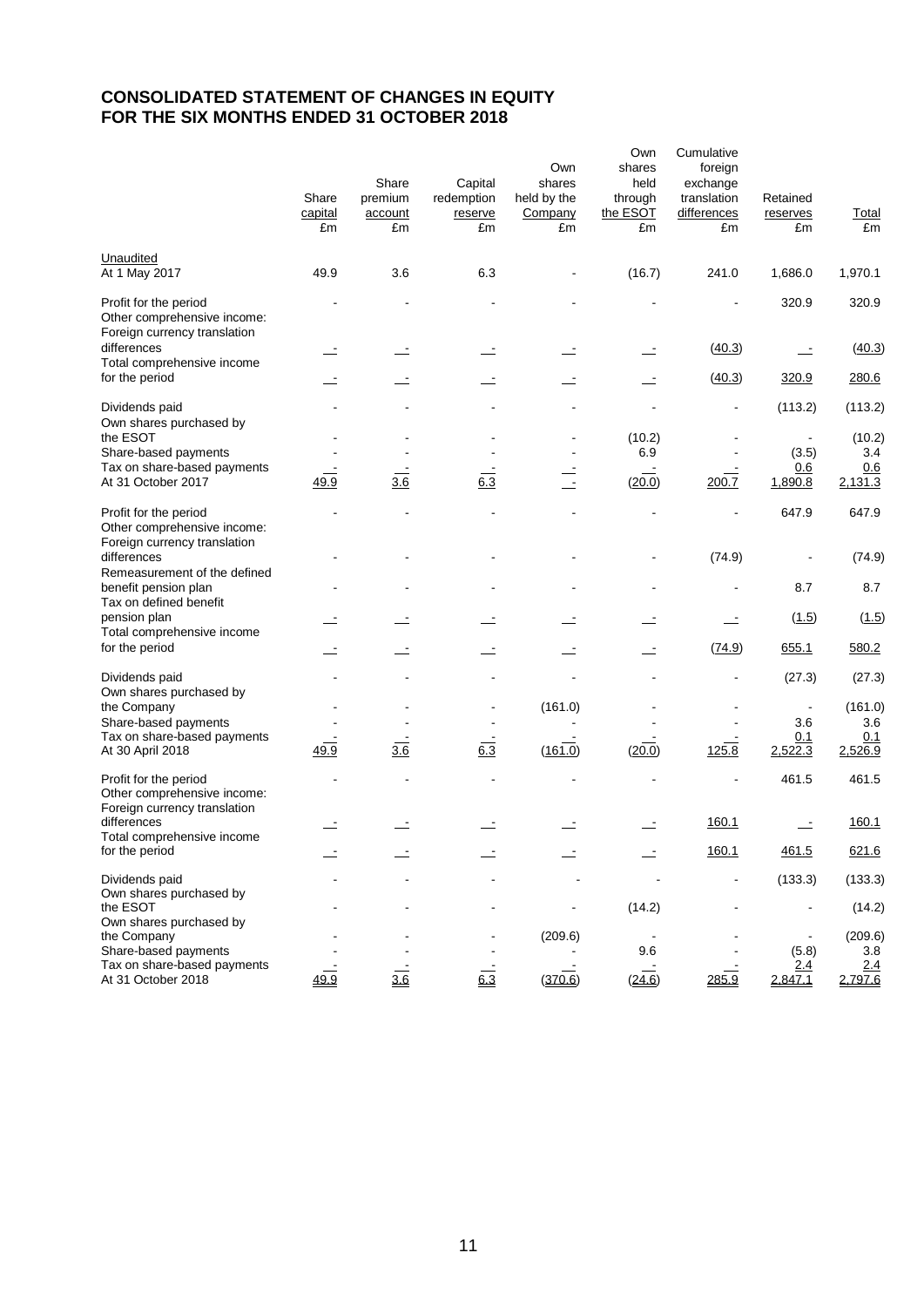# **CONSOLIDATED CASH FLOW STATEMENT FOR THE SIX MONTHS ENDED 31 OCTOBER 2018**

|                                                                    |              | Unaudited   |
|--------------------------------------------------------------------|--------------|-------------|
|                                                                    | 2018         | <u>2017</u> |
|                                                                    | £m           | £m          |
| Cash flows from operating activities                               |              |             |
| Cash generated from operations before exceptional                  |              |             |
| items and changes in rental equipment                              | 966.8        | 840.2       |
| Payments for rental property, plant and equipment                  | (869.5)      | (661.2)     |
| Proceeds from disposal of rental property, plant and equipment     | 93.0         | 84.0        |
| Cash generated from operations                                     | 190.3        | 263.0       |
| Financing costs paid (net)                                         | (60.4)       | (56.4)      |
| Exceptional financing costs paid                                   |              | (25.2)      |
| Tax paid (net)                                                     | (22.7)       | (77.4)      |
| Net cash generated from operating activities                       | <u>107.2</u> | 104.0       |
| Cash flows from investing activities                               |              |             |
| Acquisition of businesses                                          | (334.8)      | (261.8)     |
| Payments for non-rental property, plant and equipment              | (89.2)       | (71.1)      |
| Proceeds from disposal of non-rental property, plant and equipment | <u>4.1</u>   | <u>4.8</u>  |
| Net cash used in investing activities                              | (419.9)      | (328.1)     |
| <b>Cash flows from financing activities</b>                        |              |             |
| Drawdown of loans                                                  | 1,320.8      | 1,401.4     |
| Redemption of loans                                                | (646.7)      | (1,046.7)   |
| Capital element of finance lease payments                          | (0.7)        | (1.7)       |
| Dividends paid                                                     | (133.3)      | (113.2)     |
| Purchase of own shares by the ESOT                                 | (14.2)       | (10.2)      |
| Purchase of own shares by the Company                              | (209.6)      |             |
| Net cash generated from financing activities                       | 316.3        | 229.6       |
| Increase in cash and cash equivalents                              | 3.6          | 5.5         |
| Opening cash and cash equivalents                                  | 19.1         | 6.3         |
| Effect of exchange rate difference                                 | 0.6          | (0.1)       |
| <b>Closing cash and cash equivalents</b>                           | 23.3         | 11.7        |
| Reconciliation of net cash flows to net debt                       |              |             |
| Increase in cash and cash equivalents in the period                | (3.6)        | (5.5)       |
| Increase in debt through cash flow                                 | 673.4        | 353.0       |
| Change in net debt from cash flows                                 | 669.8        | 347.5       |
| Debt acquired                                                      | 26.9         | 40.7        |
| Exchange differences                                               | 200.4        | (65.0)      |
| Non-cash movements:                                                |              |             |
| - deferred costs of debt raising                                   | 2.1          | (2.2)       |
| - capital element of new finance leases                            | 0.5          | <u>2.2</u>  |
| Increase in net debt in the period                                 | 899.7        | 323.2       |
| Net debt at 1 May                                                  | 2,712.0      | 2,527.7     |
| Net debt at 31 October                                             | 3,611.7      | 2,850.9     |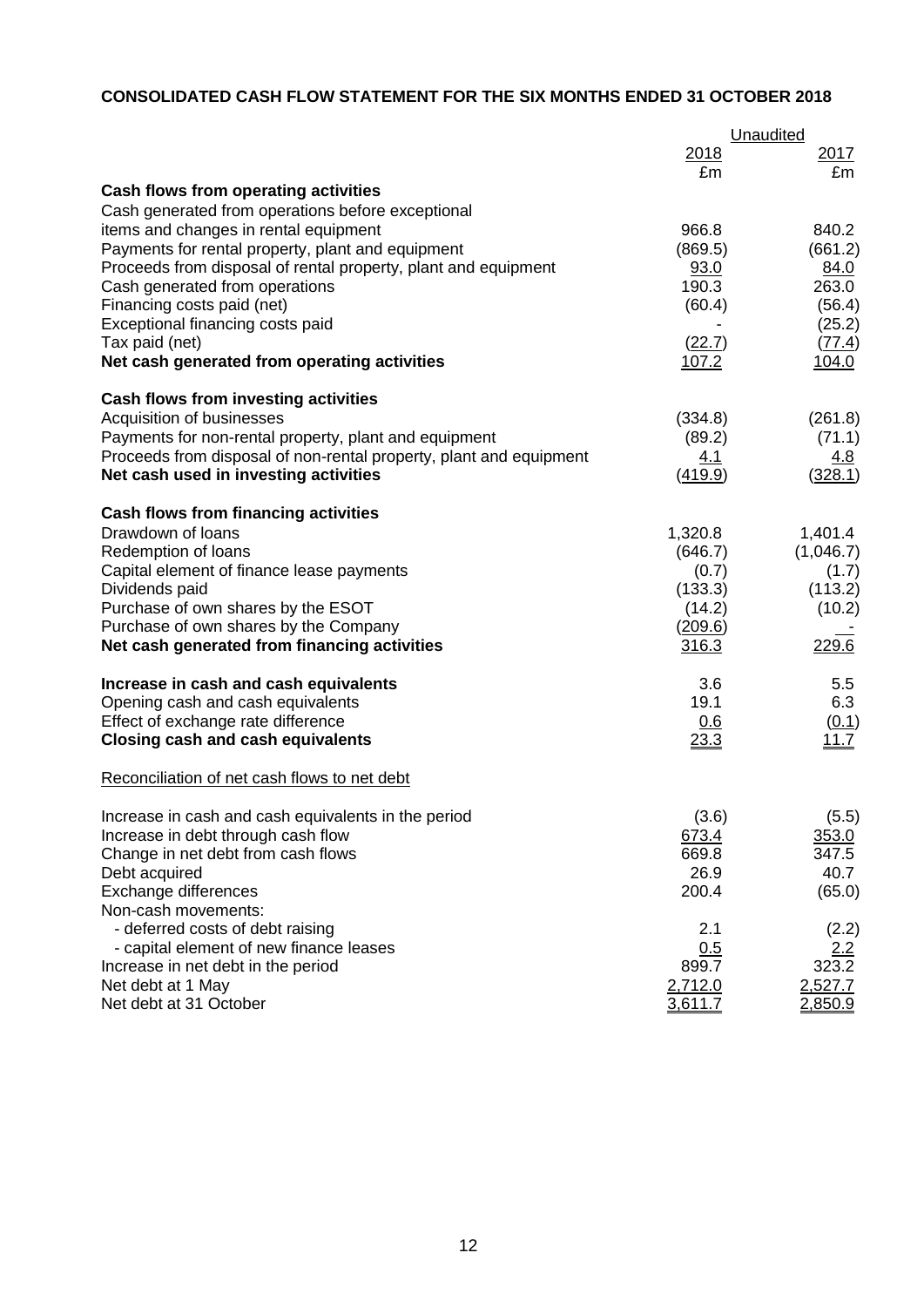### 1. General information

Ashtead Group plc ('the Company') is a company incorporated and domiciled in England and Wales and listed on the London Stock Exchange. The condensed consolidated interim financial statements as at, and for the six months ended, 31 October 2018 comprise the Company and its subsidiaries ('the Group').

The condensed consolidated interim financial statements for the six months ended 31 October 2018 were approved by the directors on 10 December 2018.

The condensed consolidated interim financial statements do not constitute statutory accounts as defined in Section 434 of the Companies Act 2006. The statutory accounts for the year ended 30 April 2018 were approved by the directors on 18 June 2018 and have been mailed to shareholders and filed with the Registrar of Companies. The auditor's report on those accounts was unqualified, did not include a reference to any matter by way of emphasis and did not contain a statement under Section 498(2) or (3) of the Companies Act 2006.

The condensed consolidated interim financial statements for the six months ended 31 October 2018 are unaudited but have been reviewed by the Group's auditors. Their report is on page 32.

#### 2. Basis of preparation

The condensed consolidated interim financial statements for the six months ended 31 October 2018 have been prepared in accordance with the Disclosure and Transparency Rules of the United Kingdom's Financial Conduct Authority and relevant International Financial Reporting Standards ('IFRS') as adopted by the European Union (including IAS 34, Interim Financial Reporting). The condensed consolidated interim financial statements should be read in conjunction with the Group's Annual Report and Accounts for the year ended 30 April 2018.

The following new standards are mandatory for the first time for the financial year beginning 1 May 2018:

 IFRS 9, 'Financial instruments' ('IFRS 9'), relates to the classification, measurement and recognition of financial assets and liabilities, impairment of financial assets and hedge accounting.

There have been no changes to the classification or measurement of the Group's financial assets or liabilities as a result of our adoption of IFRS 9, and no changes to the Group's level of provisioning as a result of our adoption of IFRS 9. The Group has no arrangements to which it applies hedge accounting.

 IFRS 15, 'Revenue from Contracts with Customers' ('IFRS 15'), provides a five-step model of accounting for revenue recognition which includes identifying the contract, identifying performance obligations, determining the transaction price, allocating the transaction price to different performance obligations and the timing of recognition of revenue in connection to different performance obligations.

The Group's adoption of IFRS 15 has had no impact as our accounting policies were already in line with IFRS 15.

The Directors have adopted various alternative performance measures to provide additional useful information on the underlying trends, performance and position of the Group. The alternative performance measures are not defined by IFRS and therefore may not be directly comparable with other companies' alternative performance measures, but are defined within these condensed consolidated interim financial statements and summarised in the Glossary on page 33.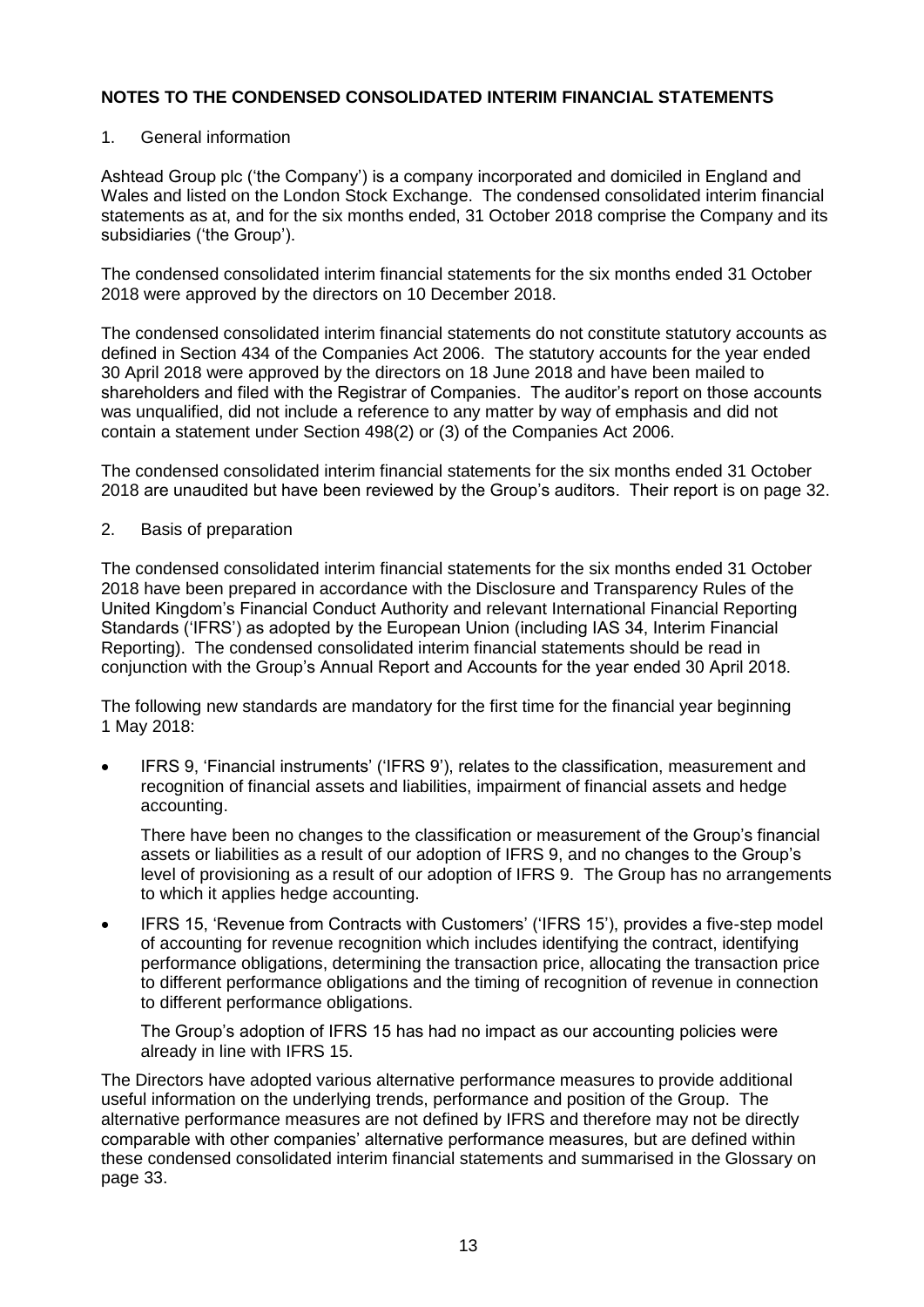### 2. Basis of preparation (continued)

The condensed consolidated interim financial statements have been prepared on the going concern basis. The Group's internal budgets and forecasts of future performance, available financing facilities and facility headroom (see note 11), provide a reasonable expectation that the Group has adequate resources to continue in operation for the foreseeable future and consequently the going concern basis continues to be appropriate in preparing the condensed consolidated interim financial statements.

The exchange rates used in respect of the US dollar (\$) and Canadian dollar (C\$) are:

|                                               | US dollar |      | Canadian dollar |      |
|-----------------------------------------------|-----------|------|-----------------|------|
|                                               | 2018      | 2017 | 2018            | 2017 |
| Average for the three months ended 31 October | 1.30      | 1.32 | 1.69            | 1.64 |
| Average for the six months ended 31 October   | 1.31      | 1.30 | 1.71            | 1.68 |
| At 30 April                                   | 1.38      | 1.29 | 1.77            | 1.77 |
| At 31 October                                 | 1.28      | 1.33 | 1.68            | 1.71 |

#### 3. Segmental analysis

#### **Three months to 31 October 2018**

|                                                                                                                                                                 | Sunbelt US<br>£m | A-Plant<br>£m | Sunbelt<br>Canada<br>£m | Corporate<br>items<br>£m | Group<br>£m                                           |
|-----------------------------------------------------------------------------------------------------------------------------------------------------------------|------------------|---------------|-------------------------|--------------------------|-------------------------------------------------------|
| Revenue                                                                                                                                                         |                  |               |                         |                          |                                                       |
| Rental revenue<br>Sale of new equipment, merchandise and                                                                                                        | 956.7            | 111.1         | 45.7                    | $\blacksquare$           | 1,113.5                                               |
| consumables                                                                                                                                                     | 28.1             | 7.6           | 5.5                     |                          | 41.2                                                  |
| Sale of used rental equipment                                                                                                                                   | 40.0<br>1,024.8  | 6.2<br>124.9  | 2.1<br>53.3             |                          | 48.3<br>1,203.0                                       |
| Operating profit before amortisation<br>Amortisation<br>Net financing costs<br>Profit before taxation<br>Taxation<br>Profit attributable to equity shareholders | 354.6            | 22.0          | <u>12.9</u>             | (3.7)                    | 385.8<br>(12.2)<br>(38.0)<br>335.6<br>(84.0)<br>251.6 |

#### **Three months to 31 October 2017**

|                                                       |                  |               | Sunbelt      | Corporate   |                  |
|-------------------------------------------------------|------------------|---------------|--------------|-------------|------------------|
|                                                       | Sunbelt US<br>£m | A-Plant<br>£m | Canada<br>£m | items<br>£m | Group<br>£m      |
| Revenue                                               |                  |               |              |             |                  |
| Rental revenue                                        | 803.2            | 107.9         | 34.1         |             | 945.2            |
| Sale of new equipment, merchandise and<br>consumables | 25.3             | 9.1           | 6.2          |             | 40.6             |
| Sale of used rental equipment                         | 21.4             | <u>9.3</u>    | 2.5          |             | 33.2             |
|                                                       | 849.9            | 126.3         | 42.8         |             | 1,019.0          |
| Operating profit before amortisation                  |                  |               |              |             |                  |
| and exceptional items                                 | 294.2            | 24.4          | 10.1         | (3.9)       | 324.8            |
| Amortisation<br>Net financing costs                   |                  |               |              |             | (12.5)<br>(26.4) |
| <b>Exceptional items</b>                              |                  |               |              |             | (21.7)           |
| Profit before taxation<br>Taxation                    |                  |               |              |             | 264.2<br>(93.3)  |
| Profit attributable to equity shareholders            |                  |               |              |             | 170.9            |
|                                                       |                  |               |              |             |                  |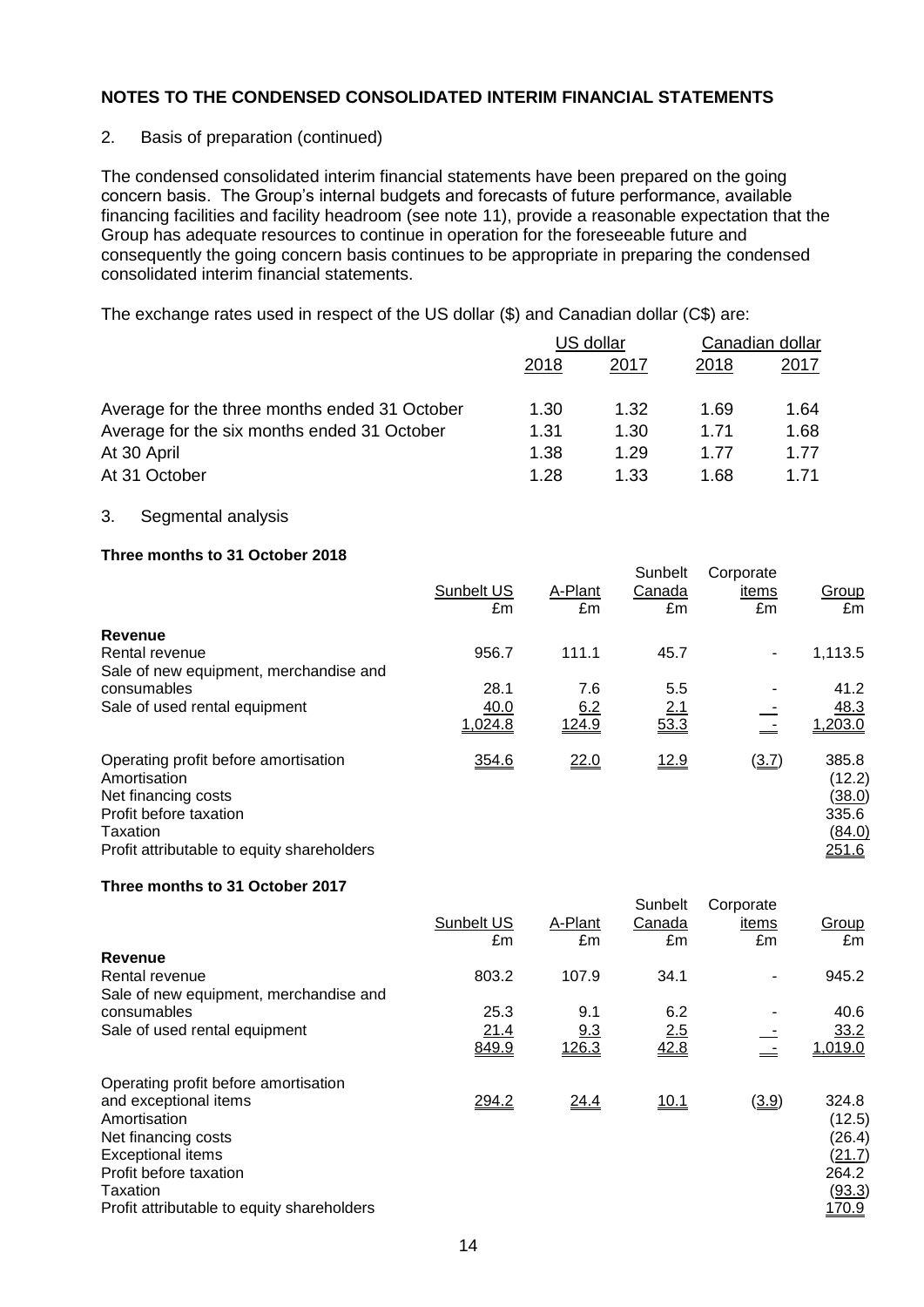# 3. Segmental analysis (continued)

### **Six months to 31 October 2018**

| Sunbelt US<br>£m        | A-Plant<br>£m         | Canada<br>£m        | items<br>£m         | Group<br>£m                                            |
|-------------------------|-----------------------|---------------------|---------------------|--------------------------------------------------------|
| 1,771.6                 | 221.3                 | 81.6                | ٠                   | 2,074.5                                                |
| 51.3<br>79.3<br>1,902.2 | 17.3<br>11.9<br>250.5 | 11.1<br>5.0<br>97.7 |                     | 79.7<br>96.2<br>2,250.4                                |
| 644.5                   | 44.2                  | 21.2                | $(\underline{7.7})$ | 702.2<br>(23.4)<br>(68.8)<br>610.0<br>(148.5)<br>461.5 |
|                         |                       |                     | Sunbelt             | Corporate                                              |

#### **Six months to 31 October 2017**

|                                            | Sunbelt US<br>£m | A-Plant<br>£m | Sunbelt<br>Canada<br>£m | Corporate<br>items<br>£m | Group<br>£m |
|--------------------------------------------|------------------|---------------|-------------------------|--------------------------|-------------|
| Revenue                                    |                  |               |                         |                          |             |
| Rental revenue                             | 1,514.7          | 214.7         | 44.6                    | $\blacksquare$           | 1,774.0     |
| Sale of new equipment, merchandise and     |                  |               |                         |                          |             |
| consumables                                | 47.4             | 17.4          | 6.7                     |                          | 71.5        |
| Sale of used rental equipment              | 37.5             | <u>13.0</u>   | <u>3.1</u>              |                          | 53.6        |
|                                            | 1,599.6          | 245.1         | 54.4                    |                          | 1,899.1     |
| Operating profit before amortisation       |                  |               |                         |                          |             |
| and exceptional items                      | 539.4            | 46.8          | 12.5                    | $(\underline{7.4})$      | 591.3       |
| Amortisation                               |                  |               |                         |                          | (22.1)      |
| Net financing costs                        |                  |               |                         |                          | (54.4)      |
| <b>Exceptional items</b>                   |                  |               |                         |                          | (21.7)      |
| Profit before taxation                     |                  |               |                         |                          | 493.1       |
| Taxation                                   |                  |               |                         |                          | (172.2)     |
| Profit attributable to equity shareholders |                  |               |                         |                          | 320.9       |

|            |         | Sunbelt | Corporate |                                    |
|------------|---------|---------|-----------|------------------------------------|
| Sunbelt US | A-Plant | Canada  | items     | Group                              |
| £m         | £m      | £m      | £m        | £m                                 |
|            |         |         |           |                                    |
| 6,897.7    | 874.4   | 490.8   | 0.5       | 8,263.4<br>23.3<br>28.5<br>8,315.2 |
|            |         |         |           |                                    |
| 5,507.6    | 847.3   | 344.6   | 0.5       | 6,700.0<br>19.1<br>23.9<br>6,743.0 |
|            |         |         |           |                                    |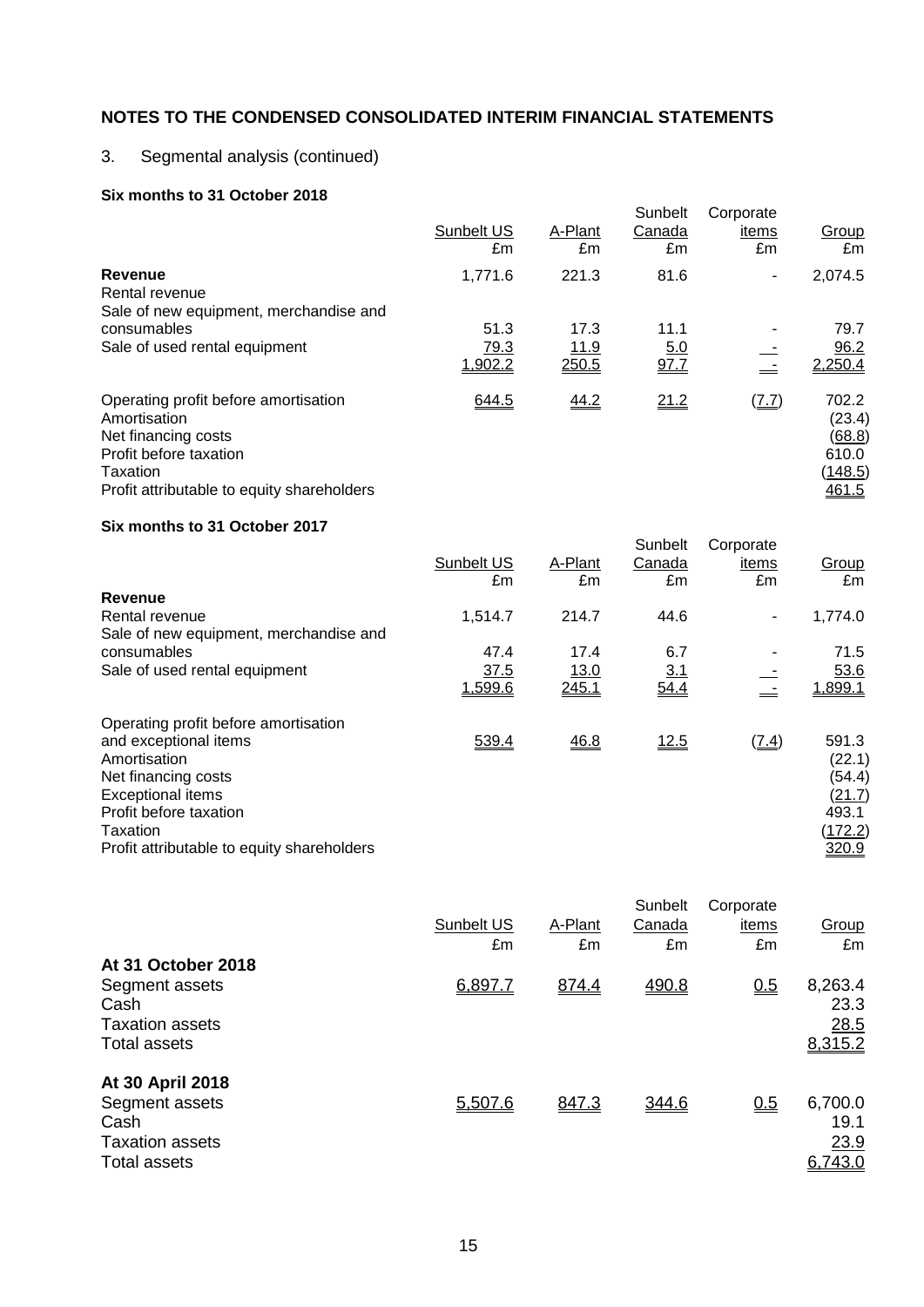# 4. Operating costs and other income

|                                          |               | 2018                |               |              | 2017                               |               |
|------------------------------------------|---------------|---------------------|---------------|--------------|------------------------------------|---------------|
|                                          | <b>Before</b> |                     |               | Before       |                                    |               |
|                                          | amortisation  | Amortisation        | Total         | amortisation | Amortisation                       | <b>Total</b>  |
|                                          | £m            | £m                  | £m            | £m           | £m                                 | £m            |
| Three months to 31 October               |               |                     |               |              |                                    |               |
| Staff costs:                             |               |                     |               |              |                                    |               |
| <b>Salaries</b>                          | 236.5         |                     | 236.5         | 207.0        |                                    | 207.0         |
| Social security costs                    | 16.7          |                     | 16.7          | 14.9         |                                    | 14.9          |
| Other pension costs                      | 4.1           |                     | 4.1           | 3.8          |                                    | 3.8           |
|                                          | 257.3         |                     | 257.3         | 225.7        |                                    | 225.7         |
| Used rental equipment sold               | 40.2          |                     | 40.2          | 29.3         |                                    | 29.3          |
| Other operating costs:                   |               |                     |               |              |                                    |               |
| Vehicle costs                            | 73.8          |                     | 73.8          | 59.8         |                                    | 59.8          |
| Spares, consumables & external repairs   | 58.0          |                     | 58.0          | 48.2         |                                    | 48.2          |
| <b>Facility costs</b>                    | 30.7          |                     | 30.7          | 26.6         |                                    | 26.6          |
| Other external charges                   | <u>147.9</u>  |                     | 147.9         | 126.8        |                                    | 126.8         |
|                                          | 310.4         |                     | 310.4         | 261.4        |                                    | 261.4         |
| Depreciation and amortisation:           |               |                     |               |              |                                    |               |
| Depreciation                             | 209.3         |                     | 209.3         | 177.8        |                                    | 177.8         |
| Amortisation of intangibles              |               | 12.2                | 12.2          |              | 12.5                               | 12.5          |
|                                          | 209.3         | 12.2                | 221.5         | 177.8        | 12.5                               | <u>190.3</u>  |
|                                          |               |                     |               |              |                                    |               |
|                                          | 817.2         | 12.2                | 829.4         | 694.2        | <u>12.5</u>                        | 706.7         |
|                                          |               | 2018                |               |              | 2017                               |               |
|                                          | Before        |                     |               | Before       |                                    |               |
|                                          | amortisation  | Amortisation        | Total         | amortisation | Amortisation                       | <b>Total</b>  |
|                                          | £m            | £m                  | £m            | £m           | £m                                 | £m            |
| Six months to 31 October<br>Staff costs: |               |                     |               |              |                                    |               |
| <b>Salaries</b>                          |               |                     |               |              |                                    |               |
|                                          |               |                     |               |              |                                    |               |
|                                          | 448.0         |                     | 448.0         | 393.1        |                                    | 393.1         |
| Social security costs                    | 32.8          |                     | 32.8          | 29.0         |                                    | 29.0          |
| Other pension costs                      | 8.0           |                     | 8.0           | 7.2          |                                    | 7.2           |
|                                          | 488.8         |                     | 488.8         | 429.3        |                                    | 429.3         |
| Used rental equipment sold               | <u>79.6</u>   |                     | <u>79.6</u>   | 48.7         |                                    | 48.7          |
| Other operating costs:                   |               |                     |               |              |                                    |               |
| Vehicle costs                            | 136.3         |                     | 136.3         | 109.0        |                                    | 109.0         |
| Spares, consumables & external repairs   | 108.5         |                     | 108.5         | 92.4         |                                    | 92.4          |
| <b>Facility costs</b>                    | 59.6          |                     | 59.6          | 52.4         |                                    | 52.4          |
| Other external charges                   | 278.8         |                     | 278.8         | 233.6        |                                    | 233.6         |
|                                          | 583.2         |                     | 583.2         | 487.4        |                                    | 487.4         |
| Depreciation and amortisation:           |               |                     |               |              |                                    |               |
| Depreciation                             | 396.6         |                     | 396.6         | 342.4        |                                    | 342.4         |
| Amortisation of intangibles              | 396.6         | <u>23.4</u><br>23.4 | 23.4<br>420.0 | 342.4        | <u>22.1</u><br>$\frac{22.1}{22.1}$ | 22.1<br>364.5 |

1,548.2 23.4 1,571.6 1,307.8 22.1 1,329.9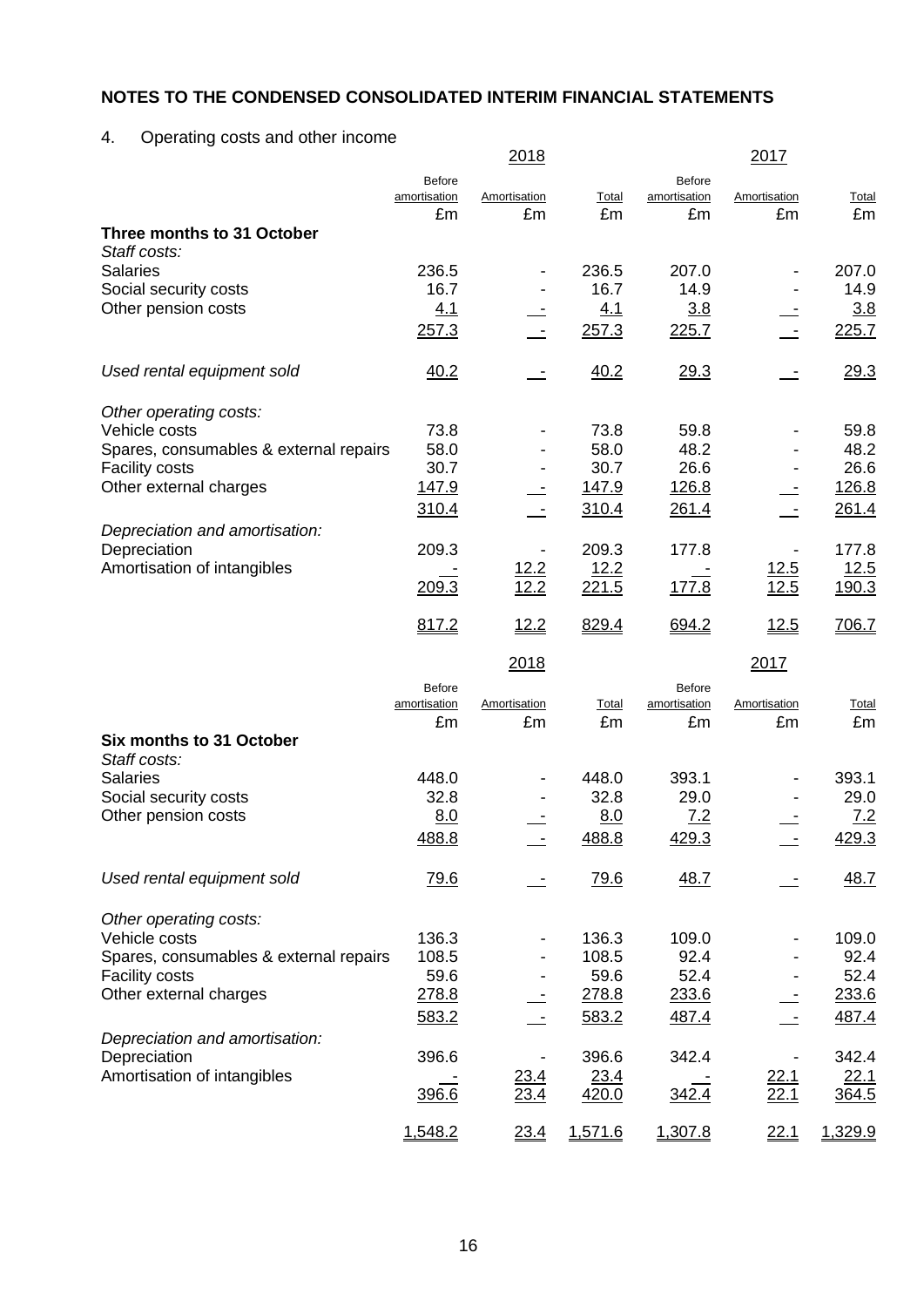#### 5. Amortisation and exceptional items

Amortisation relates to the periodic write-off of intangible assets. Exceptional items are items of income or expense which the Directors believe should be disclosed separately by virtue of their significant size or nature to enable a better understanding of the Group's financial performance. Underlying profit and earnings per share are stated before amortisation of intangibles and exceptional items.

|                                       |                | Three months to<br>31 October |                          | Six months to<br>31 October |  |
|---------------------------------------|----------------|-------------------------------|--------------------------|-----------------------------|--|
|                                       | 2018<br>£m     | 2017<br>£m                    | 2018<br>£m               | 2017<br>£m                  |  |
| Amortisation of intangibles           | 12.2           | 12.5                          | 23.4                     | 22.1                        |  |
| Write-off of deferred financing costs |                | 8.1                           |                          | 8.1                         |  |
| Release of premium                    | $\blacksquare$ | (11.6)                        | $\overline{\phantom{a}}$ | (11.6)                      |  |
| Early redemption fee                  | -              | 23.7                          | $\overline{\phantom{a}}$ | 23.7                        |  |
| Call period interest                  |                | 1.5                           |                          | 1.5                         |  |
| Taxation                              | (2.7)          | (12.3)                        | (5.4)                    | <u>(15.4)</u>               |  |
|                                       | <u>9.5</u>     | 21.9                          | <u> 18.0</u>             | 28.4                        |  |

The costs associated with the redemption of the \$900m 6.5% senior secured notes in the prior year were classified as exceptional items. The write-off of deferred financing costs consists of the unamortised balance of the costs relating to the notes, whilst the release of premium related to the unamortised element of the premium which arose at the time of issuance of the \$400m add-on to the initial \$500m 6.5% senior secured notes. In addition, an early redemption fee of £24m (\$31m) was paid to redeem the notes prior to their scheduled maturity. The call period interest represents the interest charge on the \$900m notes for the period from the issue of the new \$1.2bn notes to the date the \$900m notes were redeemed. Of these items, total cash costs were £25m, whilst £3.5m (net income) were non-cash items and credited to the income statement.

The items detailed in the table above are presented in the income statement as follows:

|                                          | Three months to |              | Six months to |            |  |
|------------------------------------------|-----------------|--------------|---------------|------------|--|
|                                          |                 | 31 October   |               | 31 October |  |
|                                          | 2018            | 2017         | 2018          | 2017       |  |
|                                          | £m              | £m           | £m            | £m         |  |
| Amortisation of intangibles              | 12.2            | <u>12.5</u>  | 23.4          | 22.1       |  |
| Charged in arriving at operating profit  | 12.2            | 12.5         | 23.4          | 22.1       |  |
| Net financing costs                      |                 | 21.7         |               | 21.7       |  |
| Charged in arriving at profit before tax | 12.2            | 34.2         | 23.4          | 43.8       |  |
| Taxation                                 | (2.7)           | (12.3)       | (5.4)         | (15.4)     |  |
|                                          | <u>9.5</u>      | <u> 21.9</u> | <u> 18.0</u>  | 28.4       |  |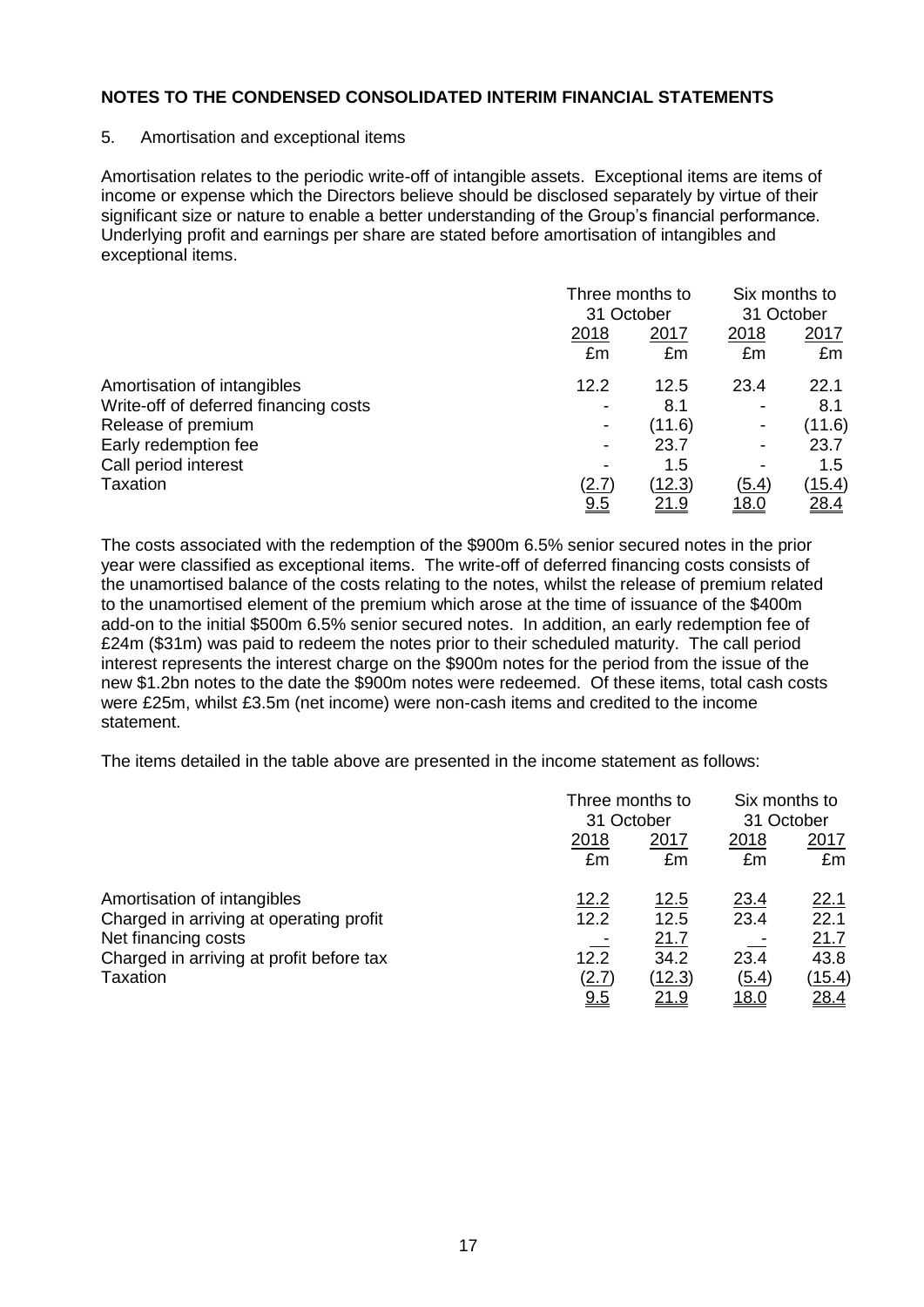6. Net financing costs

|                                                            | Three months to<br>31 October |             | Six months to<br>31 October |             |
|------------------------------------------------------------|-------------------------------|-------------|-----------------------------|-------------|
|                                                            | 2018                          | <u>2017</u> | 2017<br><u>2018</u>         |             |
|                                                            | £m                            | £m          | £m                          | £m          |
| Investment income:                                         |                               |             |                             |             |
| Net interest on the net defined benefit pension plan asset | (0.1)                         |             | (0.1)                       |             |
| Interest expense:                                          |                               |             |                             |             |
| Bank interest payable                                      | 15.5                          | 11.1        | 29.9                        | 21.5        |
| Interest payable on second priority senior secured notes   | 21.2                          | 14.3        | 36.4                        | 31.1        |
| Interest payable on finance leases                         | 0.1                           | 0.1         | 0.2                         | 0.2         |
| Non-cash unwind of discount on provisions                  | 0.2                           | 0.1         | 0.4                         | 0.2         |
| Amortisation of deferred debt raising costs                | <u> 1.1</u>                   | 0.8         | 2.0                         | 1.4         |
| Total interest expense                                     | 38.1                          | 26.4        | 68.9                        | 54.4        |
| Net financing costs before exceptional items               | 38.0                          | 26.4        | 68.8                        | 54.4        |
| <b>Exceptional items</b>                                   |                               | <u>21.7</u> |                             | <u>21.7</u> |
| Net financing costs                                        | <u>38.0</u>                   | <u>48.1</u> | 68.8                        | <u>76.1</u> |

#### 7. Taxation

The tax charge for the period has been computed using a tax rate of 25% in the US (2017: 38%), 19% in the UK (2017: 19%) and 27% in Canada (2017: 27%). The blended rate for the Group as a whole is 24% (2017: 35%).

The tax charge of £154m (2017: £188m) on the underlying profit before taxation of £633m (2017: £537m) can be explained as follows:  $\sum_{i=1}^{n}$  months to 31 October

|                                                     | Six months to 31 October<br>2018 | 2017  |
|-----------------------------------------------------|----------------------------------|-------|
|                                                     | £m                               | £m    |
| <b>Current tax</b>                                  |                                  |       |
| - current tax on income for the period              | 27.4                             | 98.3  |
| - adjustments to prior year                         | (4.0)                            |       |
|                                                     | 23.4                             | 98.3  |
| Deferred tax                                        |                                  |       |
| - origination and reversal of temporary differences | 128.2                            | 88.4  |
| - adjustments to prior year                         | 2.3                              | 0.9   |
|                                                     | 130.5                            | 89.3  |
| Tax on underlying activities                        | 153.9                            | 187.6 |
|                                                     |                                  |       |
| Comprising:                                         |                                  |       |
| - UK                                                | 11.1                             | 10.2  |
| - US                                                | 138.8                            | 174.2 |
| - Canada                                            | <u>4.0</u>                       | 3.2   |
|                                                     | 153.9                            | 187.6 |
|                                                     |                                  |       |

In addition, the tax credit of £5m (2017: £15m) on amortisation and exceptional items of £23m (2017: £44m) consists of a current tax credit of £nil (2017: £8m) relating to the US, and a deferred tax credit of £1m (2017: £1m) relating to the UK, £3m (2017: £5m) relating to the US and £1m (2017: £1m) relating to Canada.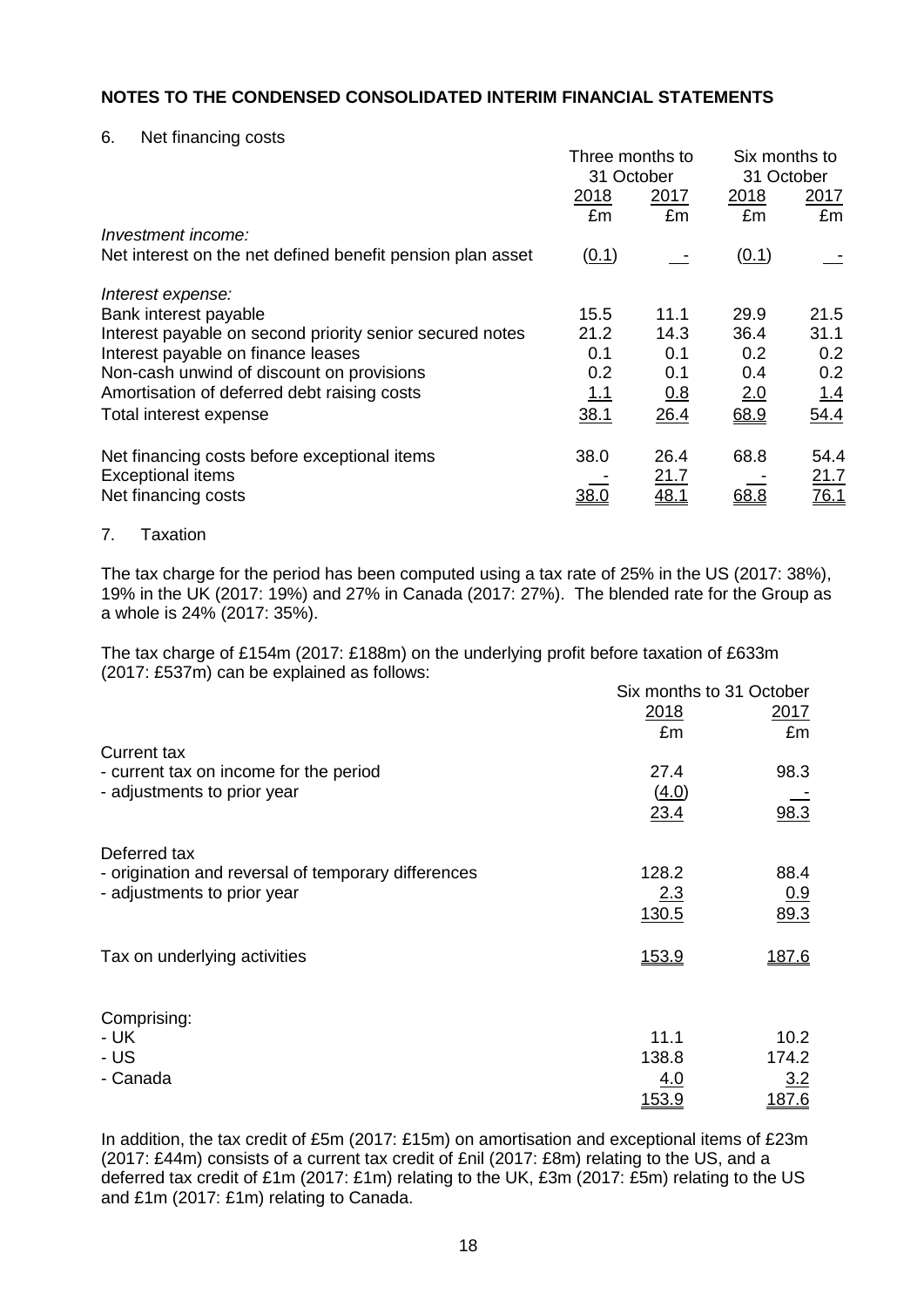#### 8. Earnings per share

Basic and diluted earnings per share for the three and six months ended 31 October 2018 have been calculated based on the profit for the relevant period and the weighted average number of ordinary shares in issue during that period (excluding shares held by the Company and the ESOT over which dividends have been waived). Diluted earnings per share is computed using the result for the relevant period and the diluted number of shares (ignoring any potential issue of ordinary shares which would be anti-dilutive). These are calculated as follows:

|                                               | 2018         | Three months to<br>31 October<br>2017 | 2018         | Six months to<br>31 October<br><u>2017</u> |
|-----------------------------------------------|--------------|---------------------------------------|--------------|--------------------------------------------|
| Profit for the financial period (£m)          | 251.6        | 170.9                                 | <u>461.5</u> | 320.9                                      |
| Weighted average number of shares (m) - basic | 483.2        | <u>497.5</u>                          | <u>485.5</u> | <u>497.5</u>                               |
| - diluted                                     | 484.9        | 499.7                                 | 487.4        | 499.7                                      |
| Basic earnings per share                      | 52.1p        | 34.3p                                 | 95.1p        | 64.5p                                      |
| Diluted earnings per share                    | <u>51.9p</u> | <u>34.2p</u>                          | <u>94.7p</u> | 64.2p                                      |

Underlying earnings per share (defined in any period as the earnings before amortisation of intangibles and exceptional items for that period divided by the weighted average number of shares in issue in that period) may be reconciled to the basic earnings per share as follows:

|                                           | Three months to<br>31 October |                  | Six months to<br>31 October |                  |
|-------------------------------------------|-------------------------------|------------------|-----------------------------|------------------|
|                                           |                               |                  |                             |                  |
|                                           | 2018                          | 2017             | 2018                        | <u> 2017</u>     |
| Basic earnings per share                  | 52.1 <sub>p</sub>             | 34.3p            | 95.1p                       | 64.5p            |
| Amortisation of intangibles               | 2.5p                          | 2.5p             | 4.8p                        | 4.4 <sub>p</sub> |
| <b>Exceptional items</b>                  |                               | 4.4 <sub>p</sub> |                             | 4.4 <sub>p</sub> |
| Tax on exceptional items and amortisation | (0.6p)                        | (2.5p)           | (1.1p)                      | (3.1p)           |
| Underlying earnings per share             | 54.0p                         | 38.7p            | 98.8p                       | 70.2p            |

## 9. Dividends

During the period, a final dividend in respect of the year ended 30 April 2018 of 27.5p (2017: 22.75p) per share was paid to shareholders costing £133.3m (2017: £113.2m). In addition, the directors are proposing an interim dividend in respect of the year ending 30 April 2019 of 6.5p (2018: 5.5p) per share to be paid on 6 February 2019 to shareholders who are on the register of members on 18 January 2019.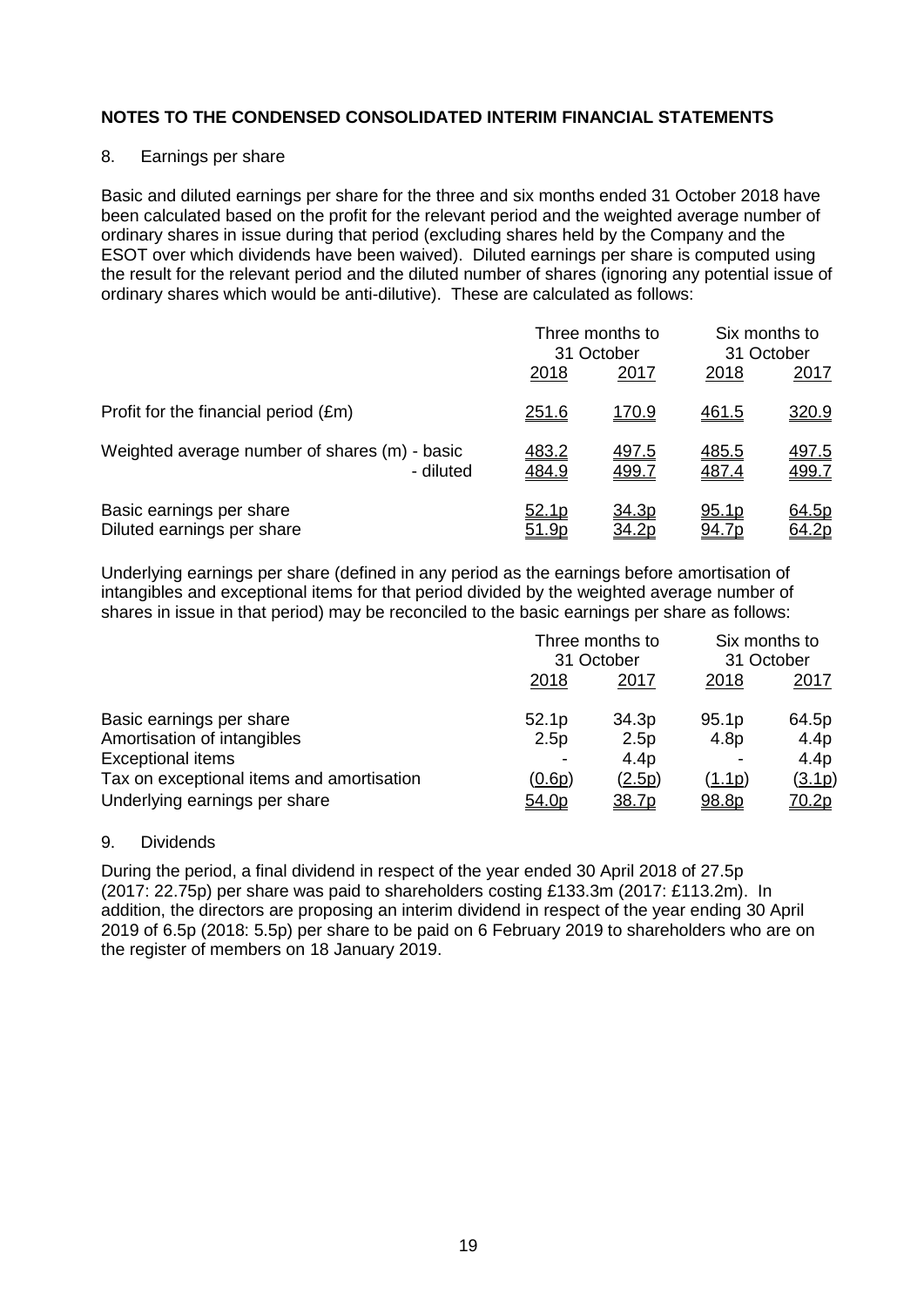#### 10. Property, plant and equipment

|                                                       | 2018           |         |            | 2017         |  |
|-------------------------------------------------------|----------------|---------|------------|--------------|--|
|                                                       | Rental         |         | Rental     |              |  |
|                                                       | equipment      | Total   | equipment  | <b>Total</b> |  |
| Net book value                                        | £m             | £m      | £m         | £m           |  |
| At 1 May                                              | 4,430.5        | 4,882.0 | 4,092.8    | 4,504.6      |  |
| Exchange difference                                   | 293.1          | 321.1   | (86.7)     | (94.6)       |  |
| Reclassifications                                     | (1.0)          |         | (0.6)      |              |  |
| <b>Additions</b>                                      | 971.1          | 1,063.1 | 635.8      | 707.6        |  |
| Acquisitions                                          | 171.6          | 185.3   | 138.7      | 147.1        |  |
| <b>Disposals</b>                                      | (81.0)         | (85.0)  | (47.0)     | (50.9)       |  |
| Depreciation                                          | <u>(350.8)</u> | (396.6) | (302.2)    | (342.4)      |  |
| At 31 October                                         | 5,433.5        | 5,969.9 | 4,430.8    | 4,871.4      |  |
| 11.<br><b>Borrowings</b>                              |                |         |            |              |  |
|                                                       |                |         | 31 October | 30 April     |  |
|                                                       |                |         | 2018       | 2018         |  |
|                                                       |                |         | £m         | £m           |  |
| <b>Current</b>                                        |                |         |            |              |  |
| Finance lease obligations                             |                |         | 2.5        | 2.7          |  |
| <b>Non-current</b>                                    |                |         |            |              |  |
| First priority senior secured bank debt               |                |         | 1,854.3    | 1,508.5      |  |
| Finance lease obligations                             |                |         | 2.6        | 2.6          |  |
| 5.625% second priority senior secured notes, due 2024 |                |         | 386.7      | 358.4        |  |
| 4.125% second priority senior secured notes, due 2025 |                |         | 463.4      | 429.5        |  |
| 5.250% second priority senior secured notes, due 2026 |                |         | 462.3      |              |  |
| 4.375% second priority senior secured notes, due 2027 |                |         | 463.2      | 429.4        |  |
|                                                       |                |         | 3,632.5    | 2,728.4      |  |

The senior secured bank debt and the senior secured notes are secured by way of, respectively, first and second priority fixed and floating charges over substantially all the Group's property, plant and equipment, inventory and trade receivables.

In July, the Group issued \$600m 5.25% senior secured notes maturing in August 2026. The proceeds of the issue were used to pay related fees and expenses and repay an element of the amount outstanding under the senior credit facility.

Under the terms of our asset-based senior credit facility, \$3.1bn is committed until July 2022. The \$500m 5.625% senior secured notes mature in October 2024, the \$600m 4.125% senior secured notes mature in August 2025, the \$600m 5.25% senior secured notes mature in August 2026 and the \$600m 4.375% senior secured notes mature in August 2027. Our debt facilities therefore remain committed for the long term, with an average maturity of six years. The weighted average interest cost of these facilities (including non-cash amortisation of deferred debt raising costs) is less than 5%. The terms of the senior secured notes are such that financial performance covenants are only measured at the time new debt is raised.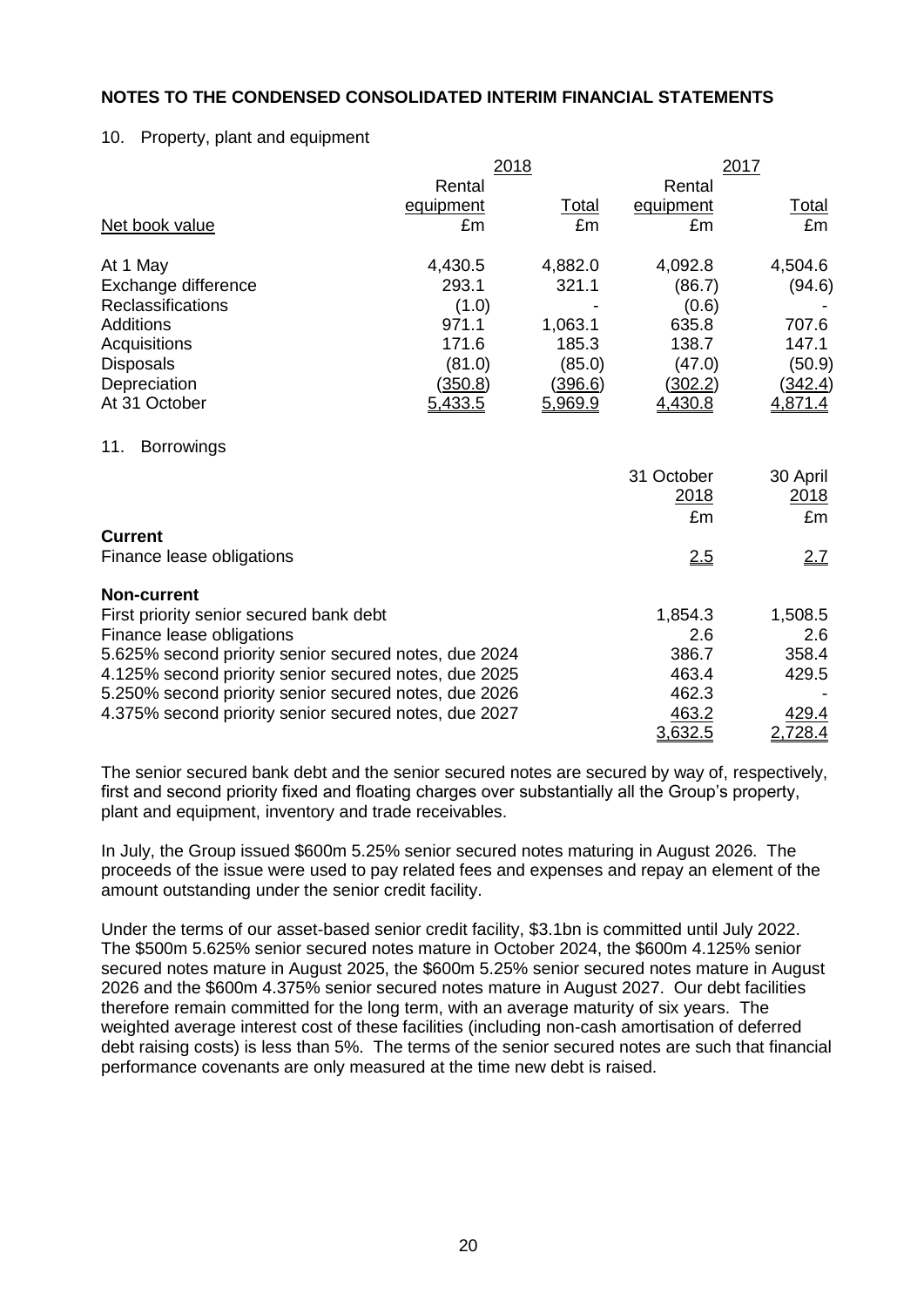#### 11. Borrowings (continued)

There is one financial performance covenant under the first priority senior credit facility. That is, the fixed charge ratio (comprising LTM EBITDA before exceptional items less LTM net capital expenditure paid in cash over the sum of scheduled debt repayments plus cash interest, cash tax payments and dividends paid in the last twelve months) which must be equal to, or greater than, 1.0. This covenant does not apply when availability exceeds \$310m. The covenant ratio is calculated each quarter. At 31 October 2018, the fixed charge ratio exceeded the covenant requirement.

At 31 October 2018, availability under the senior secured bank facility was \$826m (\$1,115m at 30 April 2018), with an additional \$3,333m of suppressed availability, meaning that the covenant did not apply at 31 October 2018 and is unlikely to apply in forthcoming quarters.

#### Fair value of financial instruments

At 31 October 2018, the Group had no derivative financial instruments.

With the exception of the Group's second priority senior secured notes detailed in the table below, the carrying value of non-derivative financial assets and liabilities is considered to equate materially to their fair value.

|                                   |                | At 31 October 2018 |              | At 30 April 2018 |
|-----------------------------------|----------------|--------------------|--------------|------------------|
|                                   | <b>Book</b>    | Fair               |              | Fair             |
|                                   | value          | value              | value        | value            |
|                                   | £m             | £m                 | £m           | £m               |
| - 5.625% senior secured notes     | 391.3          | 401.0              | 363.0        | 374.7            |
| - 4.125% senior secured notes     | 469.5          | 436.1              | 435.5        | 413.8            |
| - 5.250% senior secured notes     | 469.5          | 461.3              |              |                  |
| - 4.375% senior secured notes     | 469.5          | 432.0              | 435.5        | 407.2            |
|                                   | 1,799.8        | 1,730.4            | 1,234.0      | 1,195.7          |
| Deferred costs of raising finance | <u>(24.2)</u>  |                    | (16.7)       |                  |
|                                   | <u>1,775.6</u> |                    | <u>217.3</u> | 95.7             |

The fair value of the second priority senior secured notes has been calculated using quoted market prices at 31 October 2018.

#### 12. Share capital

Ordinary shares of 10p each:

|                       | 31 October  | 30 April    | 31 October   | 30 April    |
|-----------------------|-------------|-------------|--------------|-------------|
|                       | <u>2018</u> | 2018        | <u> 2018</u> | 2018        |
|                       | Number      | Number      | £m           | £m          |
| Issued and fully paid | 499,225,712 | 499,225,712 | <u>49.9</u>  | <u>49.9</u> |

During the period, the Company purchased 9.2m ordinary shares at a total cost of £210m under the share buyback programme announced in December 2017, which are held in treasury. At 31 October 2018, 17.1m (April 2018: 7.9m) shares were held by the Company and a further 1.6m (April 2018: 1.7m) shares were held by the Company's Employee Share Ownership Trust.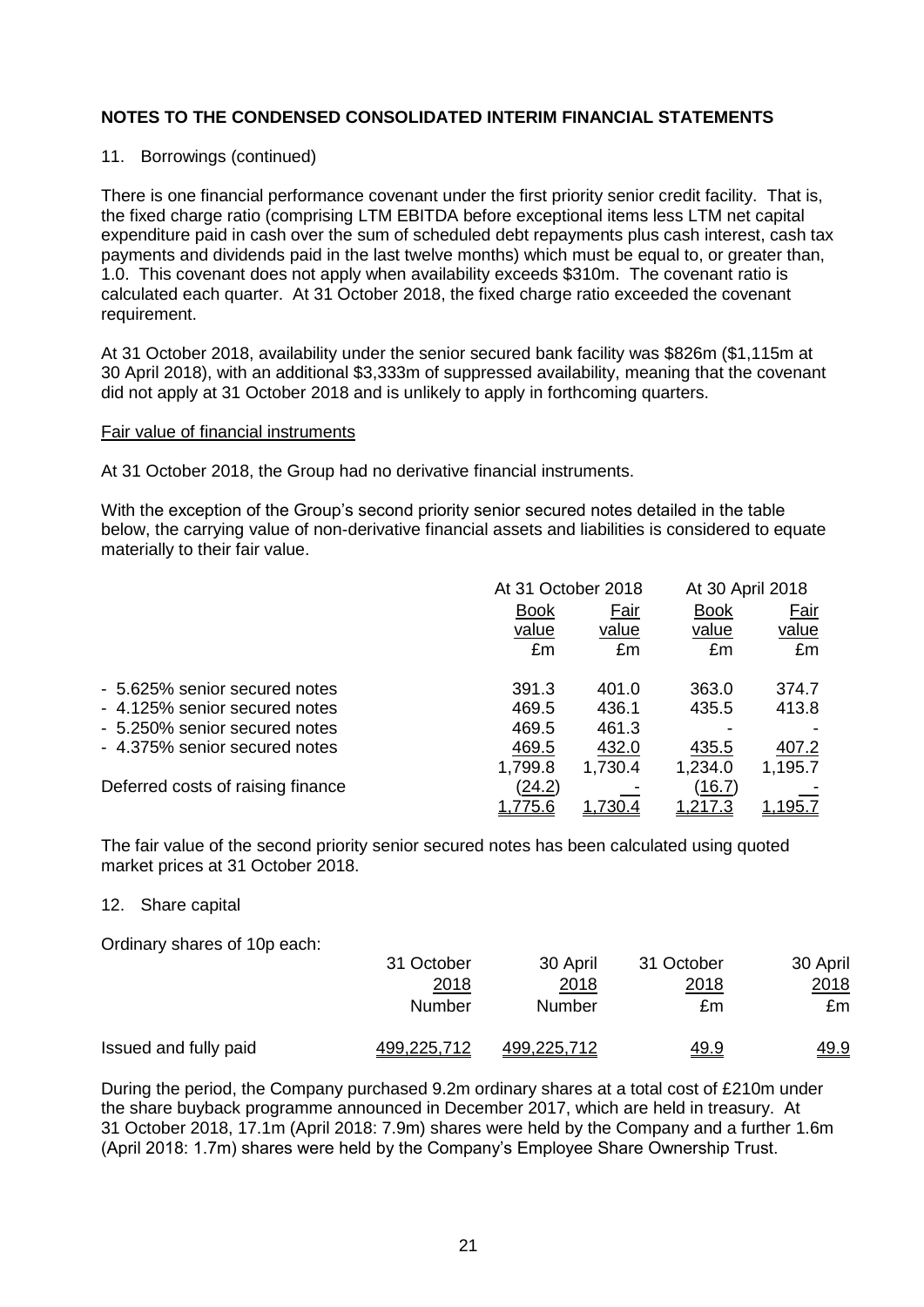13. Notes to the cash flow statement

|                                                            | Six months to 31 October |              |
|------------------------------------------------------------|--------------------------|--------------|
|                                                            | 2018                     | 2017         |
|                                                            | £m                       | £m           |
| Cash flow from operating activities<br>a)                  |                          |              |
| Operating profit before exceptional items and amortisation | 702.2                    | 591.3        |
| Depreciation                                               | 396.6                    | 342.4        |
| EBITDA before exceptional items                            | 1,098.8                  | 933.7        |
| Profit on disposal of rental equipment                     | (16.6)                   | (4.9)        |
| Profit on disposal of other property, plant and equipment  | (0.4)                    | (0.6)        |
| (Increase)/decrease in inventories                         | (5.1)                    | 0.5          |
| Increase in trade and other receivables                    | (159.6)                  | (120.1)      |
| Increase in trade and other payables                       | 45.9                     | 28.2         |
| Other non-cash movements                                   | 3.8                      | 3.4          |
| Cash generated from operations before exceptional items    |                          |              |
| and changes in rental equipment                            | 966.8                    | <u>840.2</u> |

## b) Analysis of net debt

Net debt consists of total borrowings less cash and cash equivalents. Borrowings exclude accrued interest. Foreign currency denominated balances are retranslated to pounds sterling at rates of exchange ruling at the balance sheet date.

|                                                                        |                  |                       |                             | Non-cash movements |           |                                 |
|------------------------------------------------------------------------|------------------|-----------------------|-----------------------------|--------------------|-----------|---------------------------------|
|                                                                        | 1 May            | Cash                  | Exchange                    | Debt               | Other     | 31 October                      |
|                                                                        | 2018             | flow                  | movement                    | acquired           | movements | 2018                            |
|                                                                        | £m               | £m                    | £m                          | £m                 | £m        | £m                              |
| Short-term borrowings                                                  | 2.7              | (8.7)                 |                             | 7.9                | 0.6       | 2.5                             |
| Long-term borrowings<br><b>Total liabilities from</b>                  | 2,728.4          | 682.1                 | 201.0                       | 19.0               | 2.0       | 3,632.5                         |
| financing activities<br>Cash and cash                                  | 2,731.1          | 673.4                 | 201.0                       | 26.9               | 2.6       | 3,635.0                         |
| equivalents                                                            | <u>(19.1)</u>    | (3.6)                 | <u>(0.6)</u>                |                    |           | <u>(23.3)</u>                   |
| Net debt                                                               | 2,712.0          | 669.8                 | 200.4                       | <u>26.9</u>        | 2.6       | 3,611.7                         |
|                                                                        |                  |                       |                             |                    |           |                                 |
|                                                                        |                  |                       |                             | Non-cash movements |           |                                 |
|                                                                        | 1 May            | Cash                  | Exchange                    | Debt               | Other     | 31 October                      |
|                                                                        | 2017             | flow                  | movement                    | acquired           | movements | 2017                            |
|                                                                        | £m               | £m                    | £m                          | £m                 | £m        | £m                              |
|                                                                        | 2.6              |                       |                             | 40.7               | 1.7       | 2.6                             |
| Short-term borrowings<br>Long-term borrowings                          | 2,531.4          | (42.4)<br>395.4       | (65.1)                      |                    | (1.7)     | 2,860.0                         |
| <b>Total liabilities from</b><br>financing activities<br>Cash and cash | 2,534.0          | 353.0                 | (65.1)                      | 40.7               |           | 2,862.6                         |
| equivalents<br>Net debt                                                | (6.3)<br>2,527.7 | (5.5)<br><u>347.5</u> | <u>0.1</u><br><u>(65.0)</u> |                    |           | <u>(11.7)</u><br><u>2,850.9</u> |

Details of the Group's cash and debt are given in note 11 and the Review of Second Quarter, Balance Sheet and Cash Flow accompanying these condensed consolidated interim financial statements.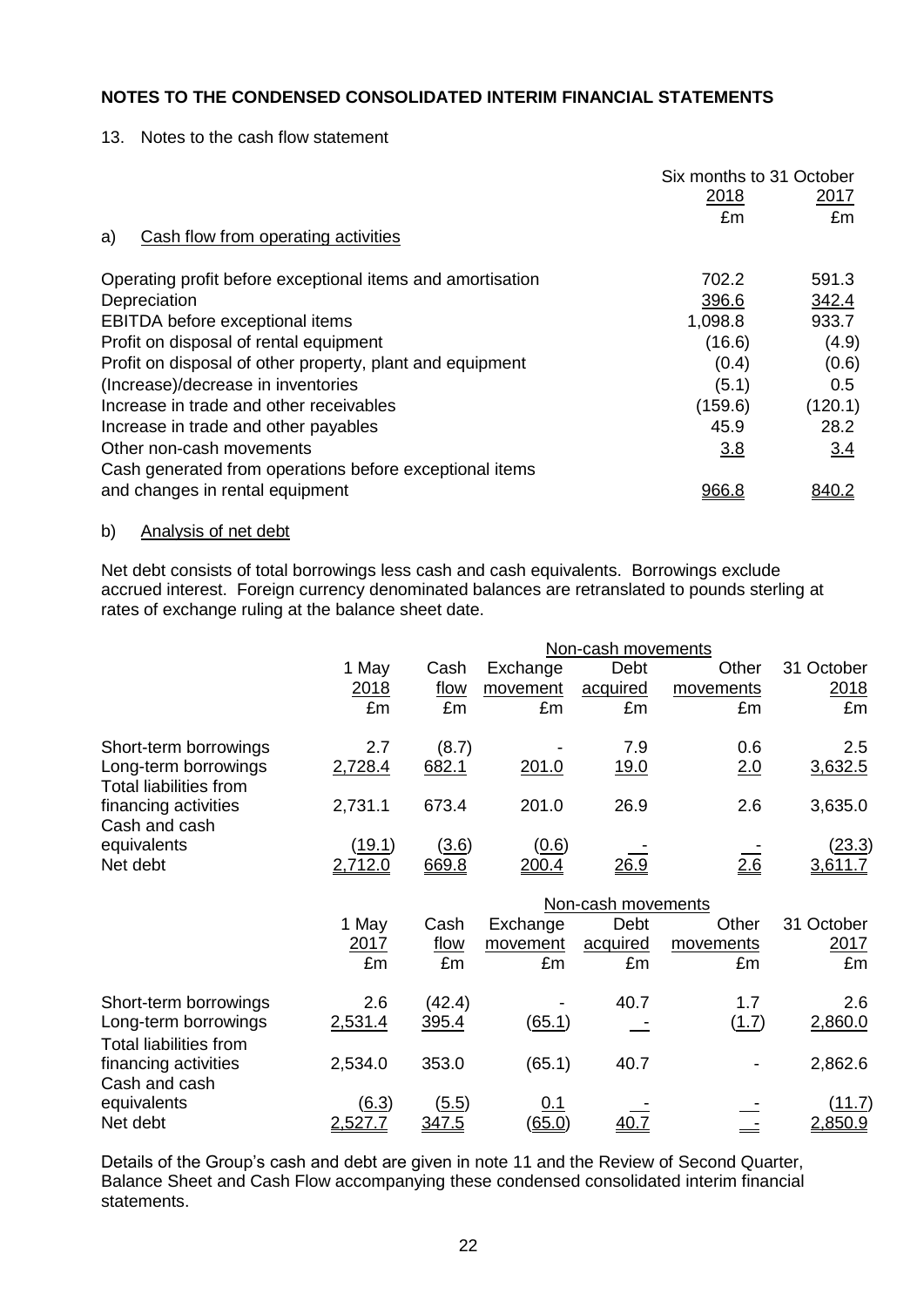13. Notes to the cash flow statement (continued)

c) Acquisitions

|                              | Six months to 31 October |            |  |
|------------------------------|--------------------------|------------|--|
|                              | 2018                     | 2017       |  |
|                              | £m                       | £m         |  |
| Cash consideration paid:     |                          |            |  |
| - acquisitions in the period | 332.9                    | 257.0      |  |
| - contingent consideration   | <u>1.9</u>               | <u>4.8</u> |  |
|                              | 334.8                    | 261.8      |  |

During the period, 12 businesses were acquired with cash paid of £333m (2017: £257m), after taking account of net cash acquired of £2m. Further details are provided in note 14.

Contingent consideration of £2m (2017: £5m) was paid relating to prior year acquisitions.

### 14. Acquisitions

During the period, the following acquisitions were completed:

- i) On 1 June 2018, Sunbelt Canada acquired the entire share capital of Voisin's Equipment Rental Ltd. and Universal Rental Services Limited (together 'Voisin's') for an aggregate cash consideration of £18m (C\$32m) with contingent consideration of up to £1m (C\$2.5m), payable over the next year, depending on revenue meeting or exceeding certain thresholds. Including acquired debt, the total cash consideration was £44m (C\$76m). Voisin's is a general equipment rental business in Ontario, Canada.
- ii) On 29 June 2018, A-Plant acquired the entire share capital of Astra Site Services Limited ('Astra') for a cash consideration of £6m. Including acquired debt, the total cash consideration was £7m. Astra is a hydraulic attachment rental business.
- iii) On 3 July 2018, Sunbelt Canada acquired the entire share capital of Richlock Rentals Ltd. ('Richlock') for a cash consideration of £7m (C\$13m). Richlock is a general equipment rental business in British Columbia, Canada.
- iv) On 17 July 2018, Sunbelt US acquired the business and assets of Wistar Equipment, Inc. ('Wistar') for a cash consideration of £18m (\$23m). Wistar is an industrial power rental business in New Jersey.
- v) On 20 July 2018, Sunbelt US acquired the entire share capital of Blagrave No 2 Limited, the parent company of Mabey, Inc. ('Mabey') for a cash consideration of £70m (\$93m). Mabey is a ground protection and trench shoring business on the east coast of the US.
- vi) On 8 August 2018, Sunbelt US acquired the business and assets of Berry Holdings, LLC, trading as Taylor Rental Center ('Taylor'), for a cash consideration of £1m (\$1m). Taylor is a general equipment rental business in Ohio.
- vii) On 13 August 2018, Sunbelt US acquired the business and assets of Interstate Aerials, LLC ('Interstate') for a cash consideration of £161m (\$206m). Interstate is a general equipment rental business in Philadelphia and northern New Jersey.
- viii) On 5 September 2018, Sunbelt US acquired the business and assets of Equipment 4 Rent ('E4R') for a cash consideration of £13m ( $$17m$ ), with contingent consideration of up to £0.4m (\$0.5m), payable over the next year, depending on revenue meeting or exceeding certain thresholds. E4R is a general equipment rental business in Massachusetts.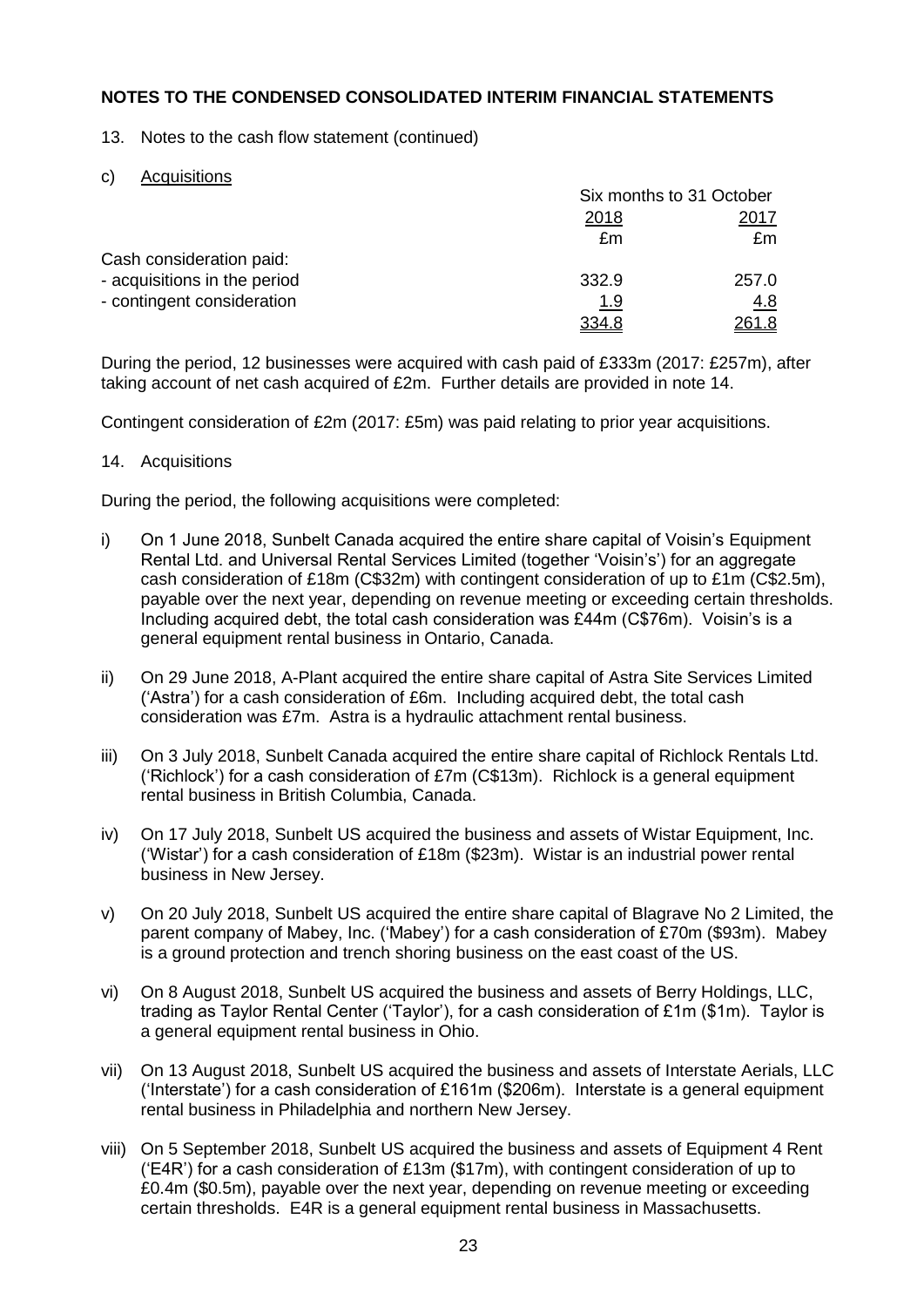- 14. Acquisitions (continued)
- ix) On 25 September 2018, Sunbelt US acquired the business and assets of Gauer Service & Supply Company ('Gauer') for a cash consideration of £1m (\$1m). Gauer is a general equipment rental business in Ohio.
- x) On 28 September 2018, Sunbelt US acquired the business and assets of Midwest High Reach, Inc. ('MHR') for a cash consideration of £34m (\$45m). MHR is a general equipment rental business in Illinois.
- xi) On 1 October 2018, Sunbelt Canada acquired the business and assets of 2231147 Ontario Inc., trading as Innovative Industrial Solutions ('Innovative'), for a cash consideration of £2m (C\$4m). Innovative is a flooring solutions rental business in Ontario, Canada.
- xii) On 17 October 2018, Sunbelt Canada acquired the business and assets of Patcher Energy Management Ltd. ('Patcher') for a cash consideration of £4m (C\$7m). Patcher is a temporary power rental business in Alberta, Canada.

The following table sets out the fair value of the identifiable assets and liabilities acquired by the Group. The fair values have been determined provisionally at the balance sheet date.

|                                                       | Fair value    |
|-------------------------------------------------------|---------------|
|                                                       | to Group      |
|                                                       | £m            |
| <b>Net assets acquired</b>                            |               |
| Trade and other receivables                           | 28.2          |
| Inventory                                             | 1.1           |
| Property, plant and equipment                         |               |
| - rental equipment                                    | 171.6         |
| - other assets                                        | 13.7          |
| Creditors                                             | (8.5)         |
| Debt                                                  | (26.9)        |
| <b>Current tax</b>                                    | 0.9           |
| Deferred tax                                          | (18.8)        |
| Intangible assets (non-compete agreements,            |               |
| brand names and customer relationships)               | <u>47.0</u>   |
|                                                       | 208.3         |
| Consideration:                                        |               |
| - cash paid and due to be paid (net of cash acquired) | 335.2         |
| - contingent consideration payable in cash            | <u>1.8</u>    |
|                                                       | 337.0         |
| Goodwill                                              | <u> 128.7</u> |

The goodwill arising can be attributed to the key management personnel and workforce of the acquired businesses and to the synergies and other benefits the Group expects to derive from the acquisitions. The synergies and other benefits include elimination of duplicate costs, improving utilisation of the acquired rental fleet, using the Group's financial strength to invest in the acquired business and drive improved returns through a semi-fixed cost base and the application of the Group's proprietary software to optimise revenue opportunities. £86m of the goodwill is expected to be deductible for income tax purposes.

The fair value of trade receivables at acquisition was £28m. The gross contractual amount for trade receivables due was £30m, net of a £2m provision for debts which may not be collected.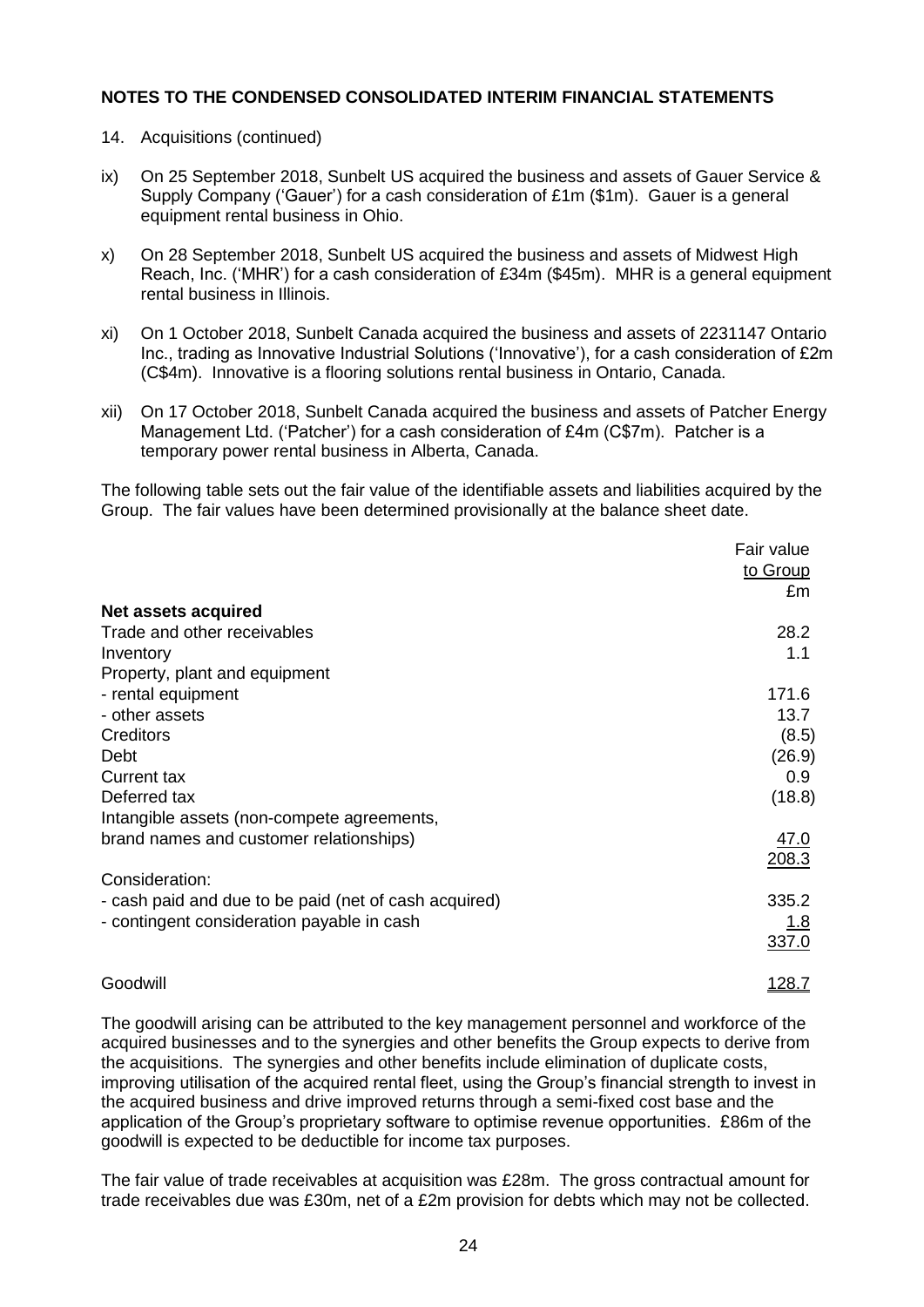#### 14. Acquisitions (continued)

Due to the operational integration of acquired businesses with Sunbelt US, Sunbelt Canada and A-Plant post acquisition, in particular due to the merger of some stores, the movement of rental equipment between stores and investment in the rental fleet, it is not practical to report the revenue and profit of the acquired businesses post acquisition.

The revenue and operating profit of these acquisitions from 1 May 2018 to their date of acquisition was not material.

#### 15. Contingent liabilities

The Group is subject to periodic legal claims in the ordinary course of its business, none of which is expected to have a material impact on the Group's financial position.

In October 2017, the European Commission opened a state aid investigation into the Group Financing Exemption in the UK controlled foreign company ('CFC') legislation. In common with other UK-based international companies, the Group may be affected by the outcome of this investigation and is therefore monitoring developments. If the preliminary findings of the European Commission's investigations into the UK legislation are upheld, we have estimated the Group's maximum potential liability to be £32m as at 31 October 2018. Based on the current status of the investigation, we have concluded that no provision is required in relation to this amount.

#### 16. Events after the balance sheet date

Since the balance sheet date, the Group has completed five acquisitions as follows:

- i) On 1 November 2018, A-Plant acquired the entire share capital of Precision Geomatics Limited ('Precision') for a cash consideration of £4m. Precision is a survey equipment hire business.
- ii) On 1 November 2018, Sunbelt US acquired the business and assets of Apex Pump & Equipment LLC ('Apex') for a cash consideration of £79m (\$103m) with contingent consideration of up to £12m (\$15m), payable over the next three years, depending on EBITDA meeting or exceeding certain thresholds. Apex is a pump business in Texas.
- iii) On 1 November 2018, Sunbelt Canada acquired the business and assets of Full Impact Enterprises Ltd., trading as GWG Rentals ('GWG Rentals') for a cash consideration of £4m (C\$6m). GWG Rentals is a general equipment rental business in British Columbia, Canada.
- iv) On 8 November 2018, Sunbelt US acquired the business and assets of Underground Safety Equipment, LLC ('USE') for a cash consideration of £25m (\$33m) with contingent consideration of up to £5m (\$6m), payable over the next two years, depending on EBITDA meeting or exceeding certain thresholds. USE is a trench shoring business operating in Colorado, Utah, Tennessee and Texas.
- v) On 30 November 2018, A-Plant acquired the entire share capital of Hoist It Limited ('Hoist It') for a cash consideration of £4m. Including acquired debt, the total cash consideration was £5m. Hoist It is a specialist provider of lifting solutions.

The initial accounting for these acquisitions is incomplete. Had these acquisitions taken place on 1 May 2018, their contribution to revenue and operating profit would not have been material.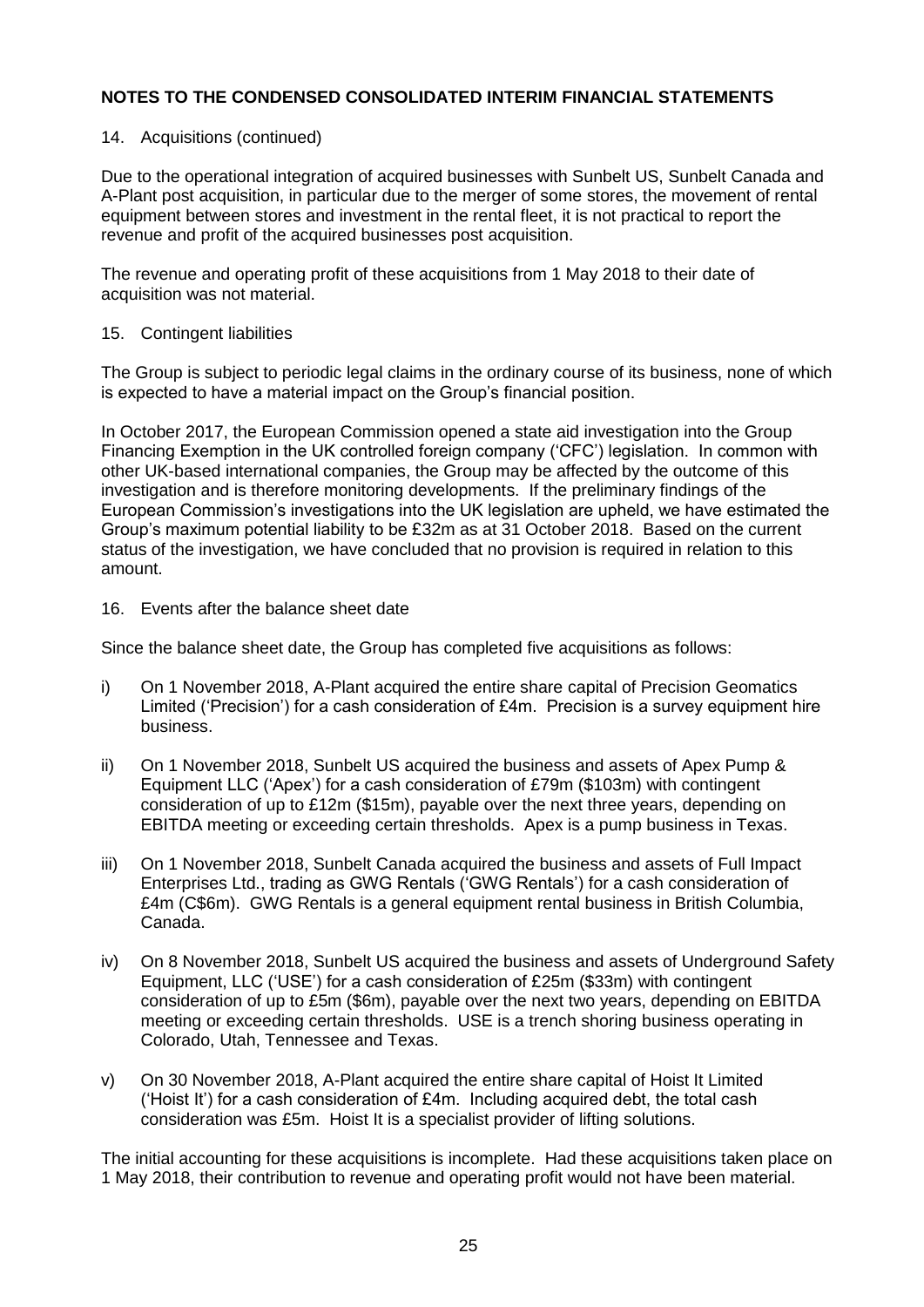## **REVIEW OF SECOND QUARTER, BALANCE SHEET AND CASH FLOW**

#### **Second quarter**

|                             |                | Revenue        |       | <b>EBITDA</b> |        | Operating profit |  |
|-----------------------------|----------------|----------------|-------|---------------|--------|------------------|--|
|                             | 2018           | 2017           | 2018  | 2017          | 2018   | 2017             |  |
| Sunbelt US in \$m           | <u>1.332.7</u> | <u>1,116.5</u> | 687.5 | 580.2         | 461.3  | 386.3            |  |
| Sunbelt Canada in C\$m      | 90.5           | <u>71.4</u>    | 38.3  | 27.7          | 22.0   | <u>16.8</u>      |  |
| Sunbelt US in £m            | 1,024.8        | 849.9          | 528.6 | 441.7         | 354.6  | 294.2            |  |
| A-Plant                     | 124.9          | 126.3          | 47.7  | 48.0          | 22.0   | 24.4             |  |
| Sunbelt Canada in £m        | 53.3           | 42.8           | 22.5  | 16.7          | 12.9   | 10.1             |  |
| Group central costs         |                |                | (3.7) | (3.8)         | (3.7)  | (3.9)            |  |
|                             | 1,203.0        | 1,019.0        | 595.1 | 502.6         | 385.8  | 324.8            |  |
| Net financing costs         |                |                |       |               | (38.0) | (26.4)           |  |
| Profit before amortisation, |                |                |       |               |        |                  |  |
| exceptional items and tax   |                |                |       |               | 347.8  | 298.4            |  |
| Amortisation                |                |                |       |               | (12.2) | (12.5)           |  |
| <b>Exceptional items</b>    |                |                |       |               |        | (21.7)           |  |
| Profit before taxation      |                |                |       |               | 335.6  | <u> 264.2</u>    |  |
| <b>Margins</b>              |                |                |       |               |        |                  |  |
| <b>Sunbelt US</b>           |                |                | 51.6% | 52.0%         | 34.6%  | 34.6%            |  |
| A-Plant                     |                |                | 38.2% | 38.0%         | 17.7%  | 19.3%            |  |
| Sunbelt Canada              |                |                | 42.3% | 38.8%         | 24.3%  | 23.6%            |  |
| Group                       |                |                | 49.5% | 49.3%         | 32.1%  | 31.9%            |  |

Group revenue increased 18% to £1,203m in the second quarter (2017: £1,019m) with a good performance in each of our markets. This revenue growth, combined with continued focus on operational efficiency, generated underlying profit before tax of £348m (2017: £298m).

As for the half year, the Group's growth was driven by strong organic growth supplemented by bolt-on acquisitions. Sunbelt US's revenue growth for the quarter can be analysed as follows:

|                                      |        | <u>\$m</u>   |
|--------------------------------------|--------|--------------|
| 2017 rental only revenue             |        | 839          |
| Organic (same-store and greenfields) | $+15%$ | 121          |
| Bolt-ons since 1 August 2017         | $+4%$  | 36           |
| 2018 rental only revenue             | $+19%$ | 996          |
| Ancillary revenue                    | $+15%$ | 248          |
| 2018 rental revenue                  | $+18%$ | 1,244        |
| Sales revenue                        | $+44%$ | 89           |
| 2018 total revenue                   | $+19%$ | <u>1.333</u> |

Sunbelt US's organic growth of 15% is well in excess of that of the rental market as we continue to take market share. In addition, bolt-ons have contributed a further 4% growth as we execute our long-term structural growth strategy of expanding our geographic footprint and our specialty businesses. Total rental only revenue growth of 19% was driven by an increase in fleet on rent.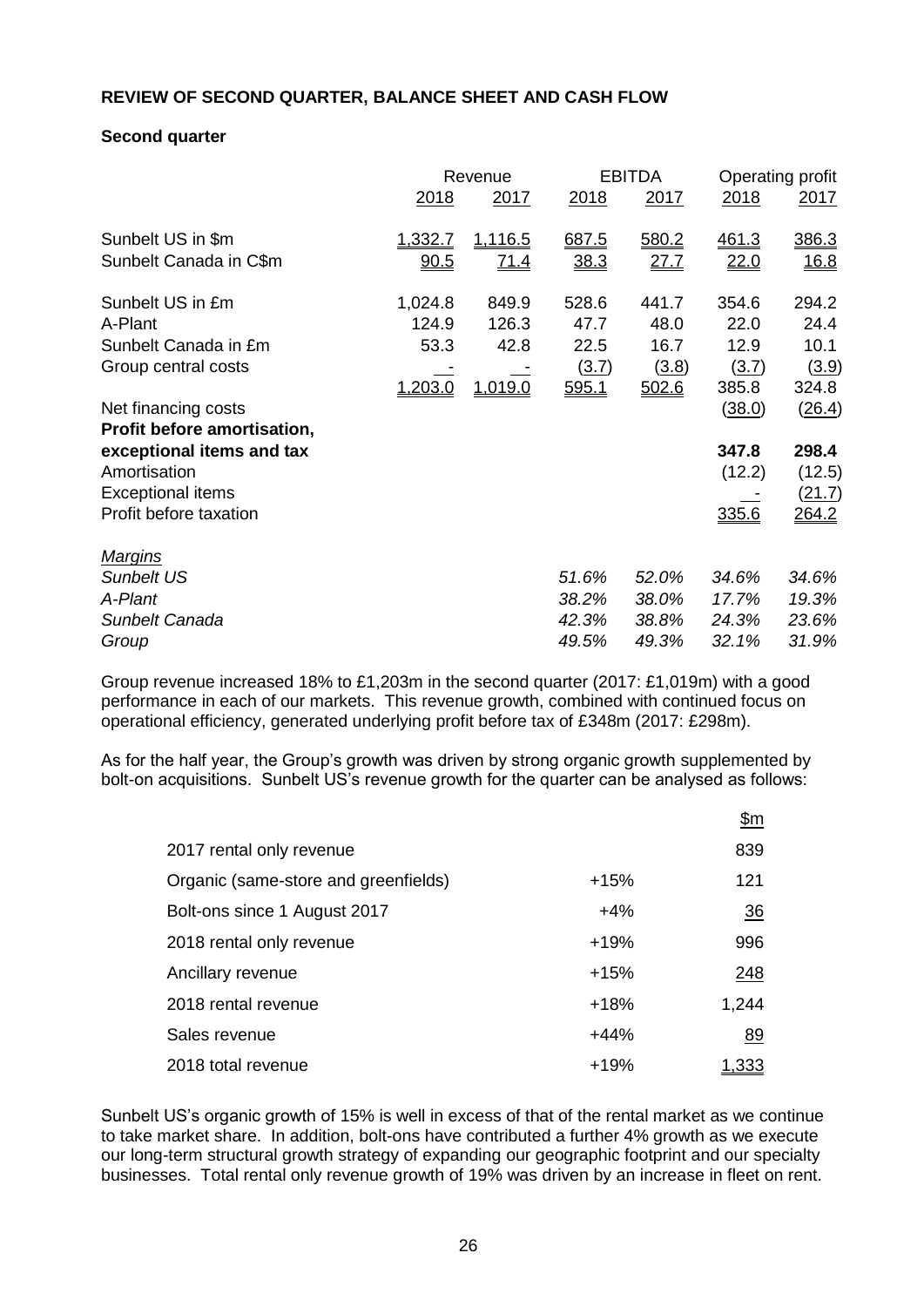A-Plant generated rental only revenue up 5% at £96m (2017: £92m) in the quarter. This reflected increased fleet on rent.

Sunbelt Canada delivered revenue of C\$90m (2017: C\$71m) in the quarter.

Group operating profit increased 19% to £386m (2017: £325m). Net financing costs were £38m (2017: £26m), reflecting a higher average interest rate and higher average debt levels. As a result, Group profit before amortisation of intangibles, exceptional items and taxation was £348m (2017: £298m). After amortisation of £12m, the statutory profit before taxation was £336m (2017: £264m).

## **Balance sheet**

#### Fixed assets

Capital expenditure in the first half totalled £1,063m (2017: £708m) with £971m invested in the rental fleet (2017: £636m). Expenditure on rental equipment was 91% of total capital expenditure with the balance relating to the delivery vehicle fleet, property improvements and IT equipment. Capital expenditure by division was:

|                                                                                   | Replacement | 2018<br>Growth | <b>Total</b>           | 2017<br><b>Total</b> |
|-----------------------------------------------------------------------------------|-------------|----------------|------------------------|----------------------|
| Sunbelt US in \$m                                                                 | 241.8       | 828.4          | 1,070.2                | 699.9                |
| Sunbelt Canada in C\$m                                                            | 22.4        | 97.8           | <u>120.2</u>           | 36.7                 |
| Sunbelt US in £m                                                                  | 189.3       | 648.2          | 837.5                  | 527.1                |
| A-Plant                                                                           | 29.9        | 32.1           | 62.0                   | 87.3                 |
| Sunbelt Canada in £m                                                              | <u>13.3</u> | 58.3           | 71.6                   | 21.4                 |
| Total rental equipment                                                            | 232.5       | 738.6          | 971.1                  | 635.8                |
| Delivery vehicles, property improvements & IT equipment<br><b>Total additions</b> |             |                | 92.0<br><u>1.063.1</u> | 71.8<br><u>707.6</u> |

In a strong US rental market, \$828m of rental equipment capital expenditure was spent on growth while \$242m was invested in replacement of existing fleet. The growth proportion is estimated on the basis of the assumption that replacement capital expenditure in any period is equal to the original cost of equipment sold.

The average age of the Group's serialised rental equipment, which constitutes the substantial majority of our fleet, at 31 October 2018 was 31 months (2017: 30 months) on a net book value basis. Sunbelt US's fleet had an average age of 31 months (2017: 30 months), A-Plant's fleet had an average age of 34 months (2017: 30 months) and Sunbelt Canada's fleet had an average age of 28 months (2017: 23 months).

|                                                     | 31 October 2018              | Rental fleet at original cost<br>30 April 2018 | LTM average                  | LTM rental<br>revenue        | LTM<br>dollar<br>utilisation | LTM<br>physical<br>utilisation |
|-----------------------------------------------------|------------------------------|------------------------------------------------|------------------------------|------------------------------|------------------------------|--------------------------------|
| Sunbelt US in \$m<br>Sunbelt Canada in C\$m         | 8,697<br>633                 | 7,552<br>394                                   | 7,701<br><u>464</u>          | 4,244<br>253                 | 55%<br>55%                   | <u>72%</u><br>60%              |
| Sunbelt US in £m<br>A-Plant<br>Sunbelt Canada in £m | 6.805<br>899<br>377<br>8,081 | 5.482<br>862<br><u>223</u><br>6,567            | 5.731<br>872<br>268<br>6,871 | 3.159<br>412<br>146<br>3,717 | 55%<br>47%<br>55%            | 72%<br>69%<br>60%              |

Dollar utilisation was 55% at Sunbelt US (2017: 54%), 47% at A-Plant (2017: 50%) and 55% at Sunbelt Canada (2017: 51%). The Sunbelt US dollar utilisation is ahead of where it was a year ago as the drag effect of yield and the increased cost of fleet moderates. The lower A-Plant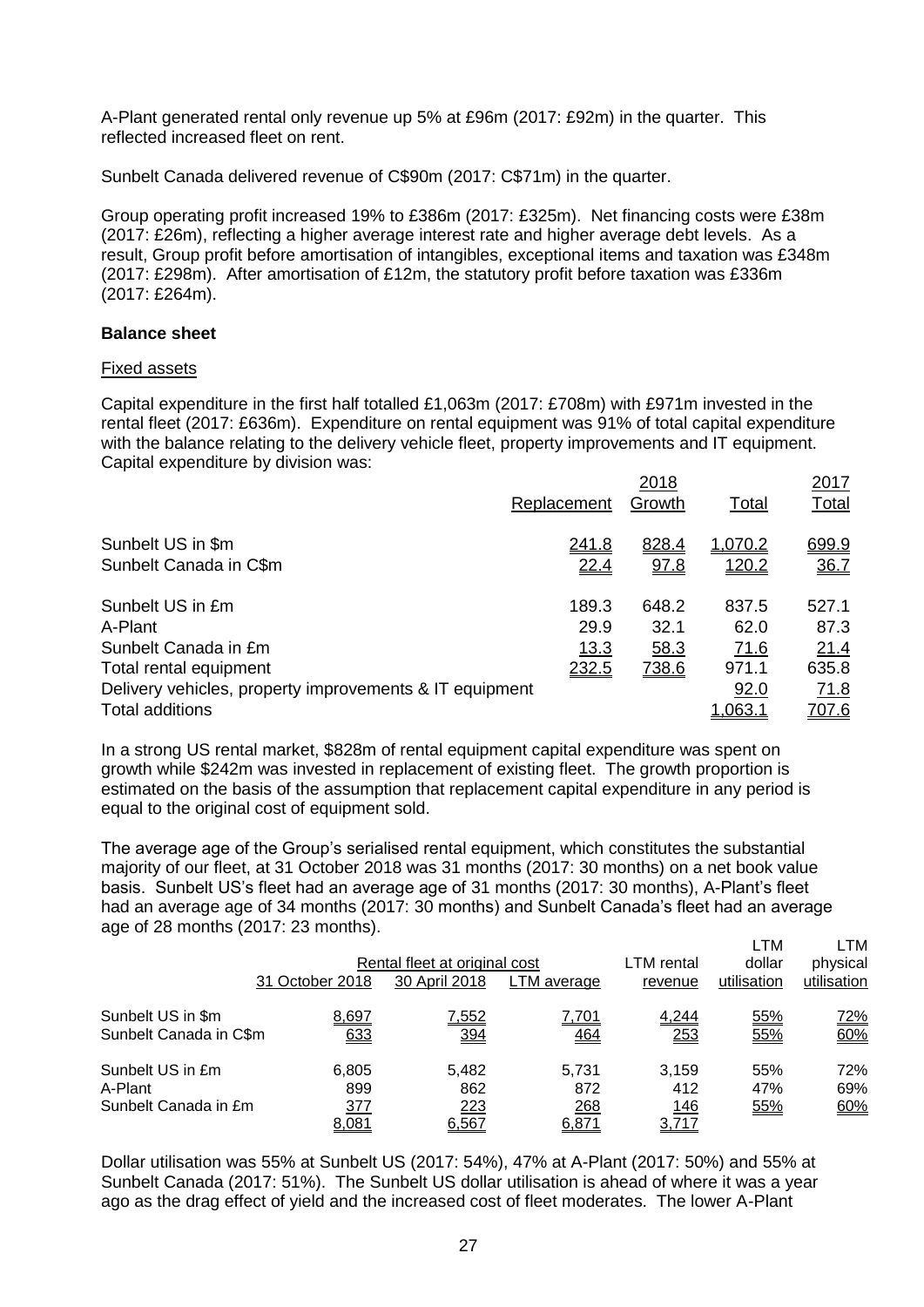dollar utilisation reflects the adverse yield effect while Sunbelt Canada has benefitted from the acquisition of CRS. Physical utilisation at Sunbelt US was 72% (2017: 71%), 69% at A-Plant (2017: 69%) and 60% at Sunbelt Canada.

#### Trade receivables

Receivable days at 31 October 2018 were 51 days (2017: 50 days). The bad debt charge for the last twelve months ended 31 October 2018 as a percentage of total turnover was 0.7% (2017: 0.7%). Trade receivables at 31 October 2018 of £756m (2017: £591m) are stated net of allowances for bad debts and credit notes of £56m (2017: £45m) with the allowance representing 6.9% (2017: 7.1%) of gross receivables.

#### Trade and other payables

Group payable days were 59 days in 2018 (2017: 58 days) with capital expenditure related payables, which have longer payment terms, totalling £368m (2017: £217m). Payment periods for purchases other than rental equipment vary between seven and 60 days and for rental equipment between 30 and 120 days.

#### **Cash flow and net debt**

|                                                                                                                                                                                                                      | 2018<br>£m                                           | Six months to<br>31 October<br>2017<br>£m            | LTM to<br>31 October<br>2018<br>£m                      | Year to<br>30 April<br>2018<br>£m                              |
|----------------------------------------------------------------------------------------------------------------------------------------------------------------------------------------------------------------------|------------------------------------------------------|------------------------------------------------------|---------------------------------------------------------|----------------------------------------------------------------|
| <b>EBITDA before exceptional items</b>                                                                                                                                                                               | 1,098.8                                              | 933.7                                                | 1,898.2                                                 | 1,733.1                                                        |
| Cash inflow from operations before exceptional<br>items and changes in rental equipment<br>Cash conversion ratio*                                                                                                    | 966.8<br>88%                                         | 840.2<br>90%                                         | 1,807.8<br>95%                                          | 1,681.2<br>97%                                                 |
| Replacement rental capital expenditure<br>Payments for non-rental capital expenditure<br>Rental equipment disposal proceeds<br>Other property, plant and equipment disposal proceeds<br>Tax (net)<br>Financing costs | (258.1)<br>(89.2)<br>93.0<br>4.1<br>(22.7)<br>(60.4) | (208.5)<br>(71.1)<br>84.0<br>4.8<br>(77.4)<br>(56.4) | (425.4)<br>(159.3)<br>160.8<br>8.2<br>(42.9)<br>(114.0) | (375.8)<br>(141.2)<br>151.8<br>8.9<br>(97.6)<br><u>(110.0)</u> |
| Cash inflow before growth capex and<br>payment of exceptional costs<br>Growth rental capital expenditure                                                                                                             | 633.5<br>(611.4)                                     | 515.6<br>(452.7)                                     | 1,235.2<br>(864.6)                                      | 1,117.3<br>(705.9)                                             |
| <b>Exceptional costs</b><br>Free cash flow<br><b>Business acquisitions</b>                                                                                                                                           | 22.1<br>(334.8)                                      | (25.2)<br>37.7<br>(261.8)                            | 370.6<br>(432.0)                                        | (25.2)<br>386.2<br>(359.0)                                     |
| Total cash (absorbed)/generated<br><b>Dividends</b><br>Purchase of own shares by the Company                                                                                                                         | (312.7)<br>(133.3)<br>(209.6)                        | (224.1)<br>(113.2)                                   | (61.4)<br>(160.6)<br>(367.8)                            | 27.2<br>(140.5)<br>(158.2)                                     |
| Purchase of own shares by the ESOT<br>Increase in net debt due to cash flow                                                                                                                                          | (14.2)<br>(669.8)                                    | (10.2)<br>(347.5)                                    | (14.2)<br>(604.0)                                       | (10.2)<br><u>(281.7)</u>                                       |

\* Cash inflow from operations before exceptional items and changes in rental equipment as a percentage of EBITDA before exceptional items.

Cash inflow from operations before payment of exceptional costs and the net investment in the rental fleet increased by 15% to £967m. The first half cash conversion ratio was 88% (2017: 90%).

Total payments for capital expenditure (rental equipment and other PPE) in the first half were £959m (2017: £732m). Disposal proceeds received totalled £97m (2017: £89m), giving net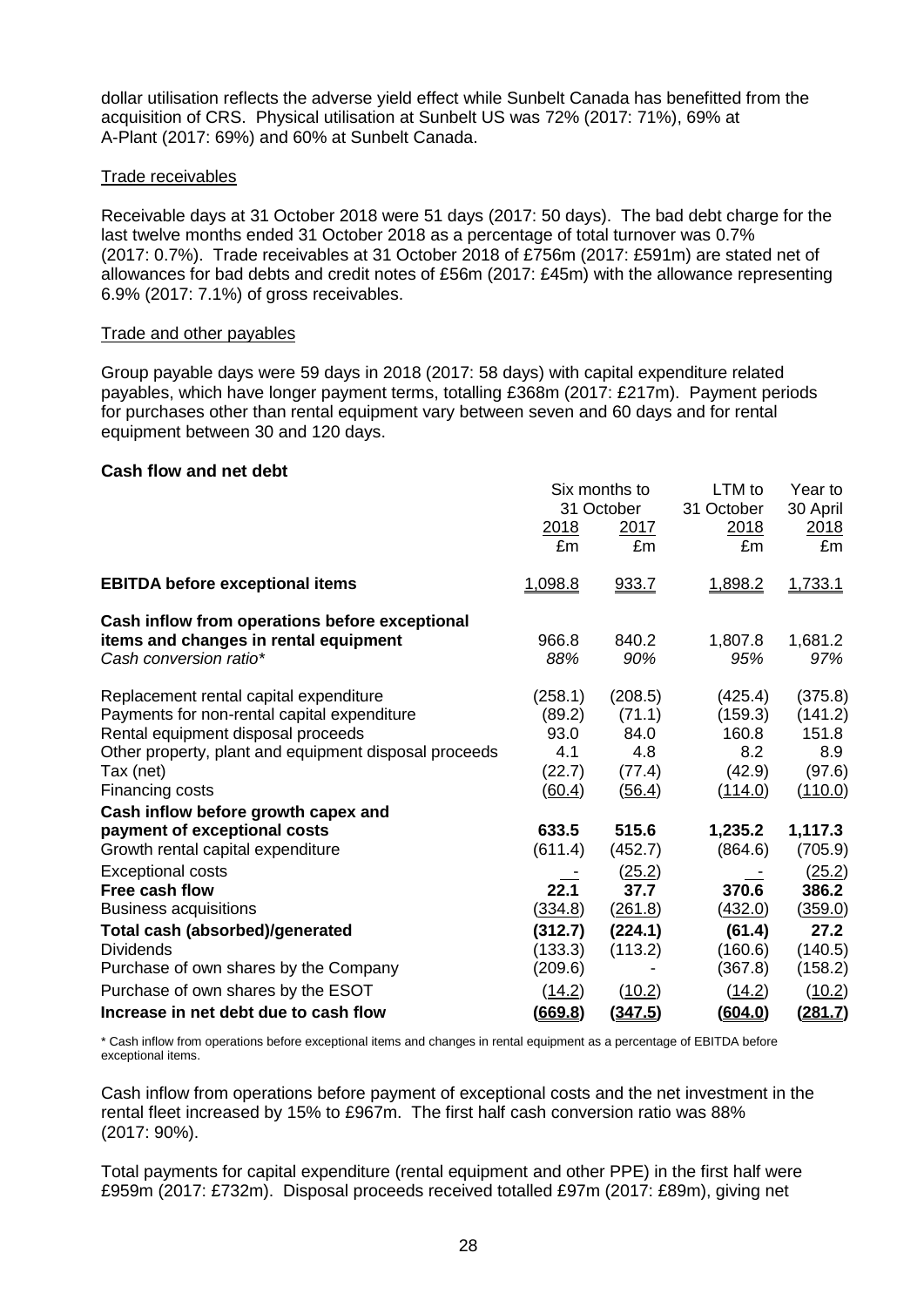payments for capital expenditure of £862m in the period (2017: £643m). Financing costs paid totalled £60m (2017: £56m) while tax payments were £23m (2017: £77m). Financing costs paid typically differ from the charge in the income statement due to the timing of interest payments in the year and non-cash interest charges. The exceptional costs incurred in the prior year represent the amounts paid to settle the interest and call premium due on the \$900m senior secured notes which were satisfied and discharged in August 2017.

Accordingly, in the first half the Group generated £633m (2017: £516m) of net cash before discretionary investments made to enlarge the size and hence earning capacity of its rental fleet and on acquisitions. After growth capital expenditure and payment of exceptional costs, there was a free cash inflow of £22m (2017: £38m) and, after acquisition expenditure of £335m (2017: £262m), a net cash outflow of £313m (2017: £224m), before returns to shareholders.

#### Net debt

|                                                       |         | 31 October     | 30 April       |
|-------------------------------------------------------|---------|----------------|----------------|
|                                                       | 2018    | 2017           | 2018           |
|                                                       | £m      | £m             | £m             |
| First priority senior secured bank debt               | 1,854.3 | 1,595.7        | 1,508.5        |
| Finance lease obligations                             | 5.1     | 5.1            | 5.3            |
| 5.625% second priority senior secured notes, due 2024 | 386.7   | 371.4          | 358.4          |
| 4.125% second priority senior secured notes, due 2025 | 463.4   | 445.2          | 429.5          |
| 5.250% second priority senior secured notes, due 2026 | 462.3   |                |                |
| 4.375% second priority senior secured notes, due 2027 | 463.2   | 445.2          | 429.4          |
|                                                       | 3,635.0 | 2,862.6        | 2,731.1        |
| Cash and cash equivalents                             | (23.3)  | (11.7)         | (19.1)         |
| Total net debt                                        | 3,611.  | <u>2.850.9</u> | <u>2,712.0</u> |

Net debt at 31 October 2018 was £3,612m with the increase since 30 April 2018 reflecting the net cash outflow set out above and the impact of weaker sterling (£200m). The Group's EBITDA for the twelve months ended 31 October 2018 was £1,898m and the ratio of net debt to EBITDA was 1.8 times at 31 October 2018 (2017: 1.8 times) on a constant currency basis and 1.9 times (2017: 1.7 times) on a reported basis.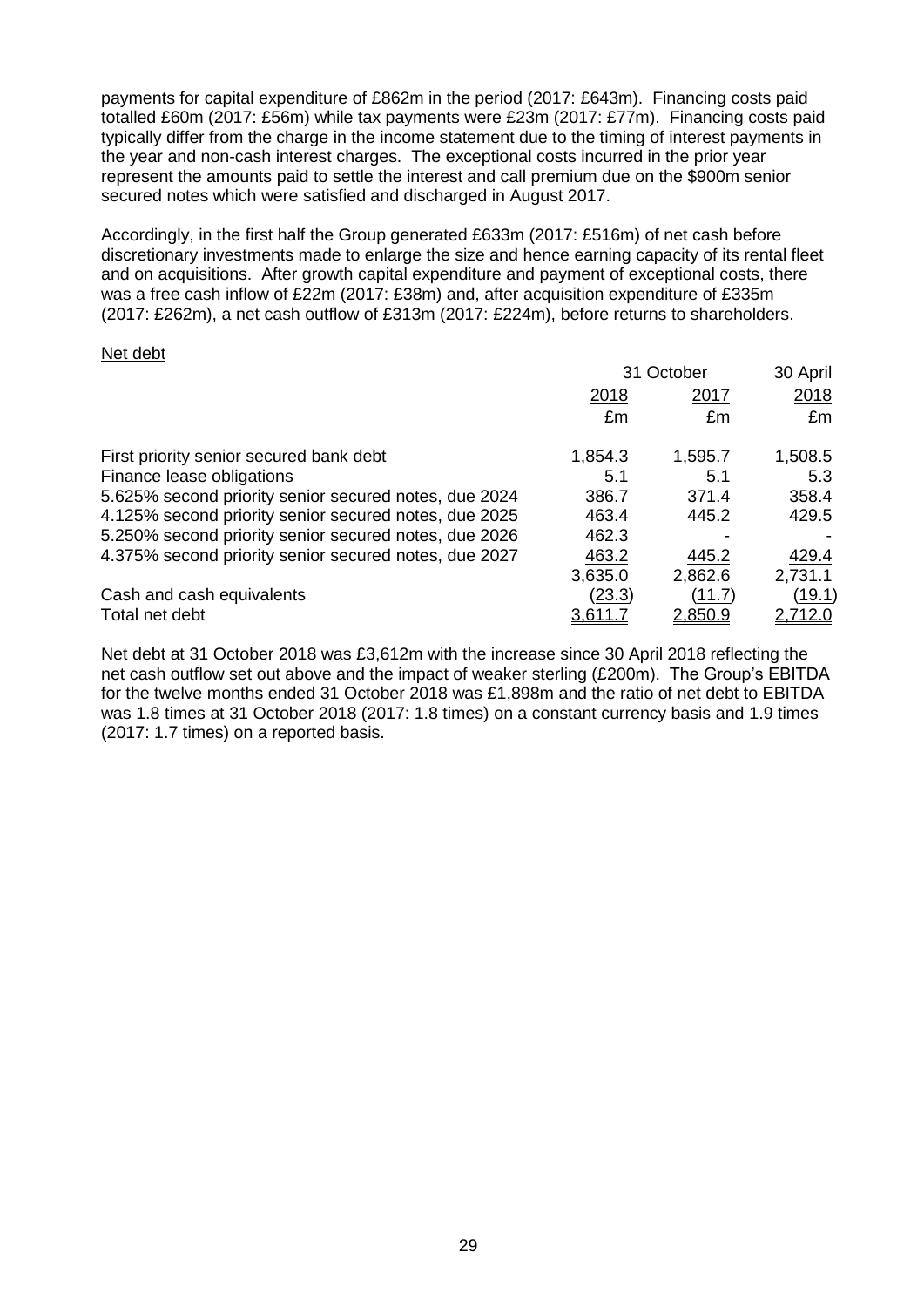### **Principal risks and uncertainties**

Risks and uncertainties in achieving the Group's objectives for the remainder of the financial year, together with assumptions, estimates, judgements and critical accounting policies used in preparing financial information remain broadly unchanged from those detailed in the 2018 Annual Report and Accounts on pages 38 to 41.

The principal risks and uncertainties facing the Group are:

- economic conditions;
- competition;
- financing;
- **•** business continuity;
- people;
- health and safety;
- environmental; and
- laws and regulations.

Further details, including actions taken to mitigate these risks, are provided within the 2018 Annual Report and Accounts.

Our business is subject to significant fluctuations in performance from quarter to quarter as a result of seasonal effects. Commercial construction activity tends to increase in the summer and during extended periods of mild weather and to decrease in the winter and during extended periods of inclement weather. Furthermore, due to the incidence of public holidays in the US, Canada and the UK, there are more billing days in the first half of our financial year than the second half leading to our revenue normally being higher in the first half. On a quarterly basis, the second quarter is typically our strongest quarter, followed by the first and then the third and fourth quarters.

In addition, the current trading and outlook section of the interim statement provides commentary on market and economic conditions for the remainder of the year.

Fluctuations in the value of the US dollar with respect to the pound sterling have had, and may continue to have, a significant impact on our financial condition and results of operations as reported in pounds due to the majority of our assets, liabilities, revenues and costs being denominated in US dollars. The Group has arranged its financing such that, at 31 October 2018, 91% of its debt was denominated in US (and Canadian) dollars so that there is a natural partial offset between its dollar-denominated net assets and earnings and its dollar-denominated debt and interest expense. At 31 October 2018, dollar-denominated debt represented approximately 58% of the value of dollar-denominated net assets (other than debt). Based on the current currency mix of our profits and on dollar debt levels, interest and exchange rates at 31 October 2018, a 1% change in the US dollar exchange rate would impact underlying pre-tax profit by approximately £10m.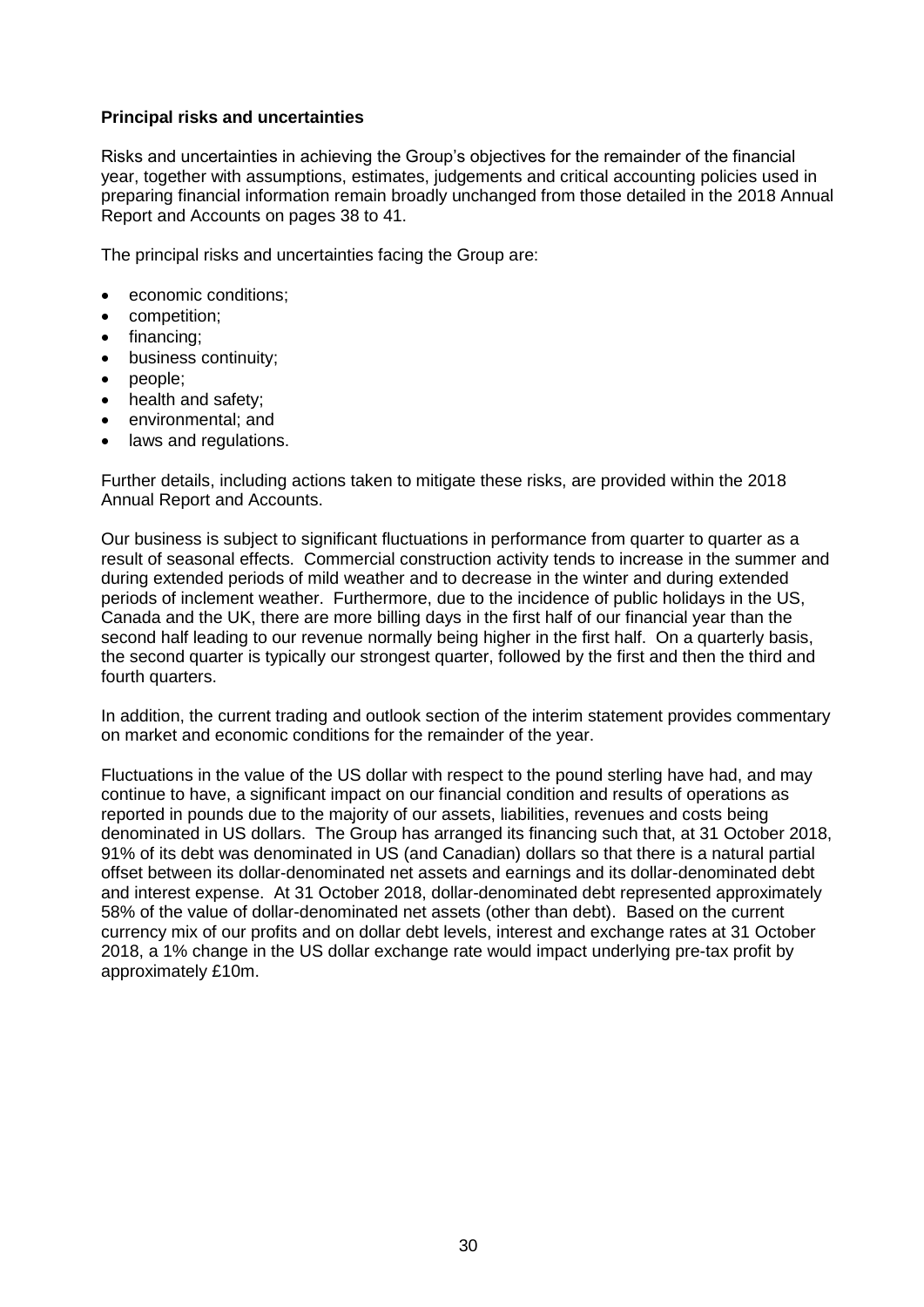# **OPERATING STATISTICS**

| Number of rental stores |      |            | Staff numbers       |                      |                      |
|-------------------------|------|------------|---------------------|----------------------|----------------------|
| 31 October              |      | 30 April   | 31 October          |                      | 30 April             |
| 2018                    | 2017 | 2018       | 2018                | 2017                 | 2018                 |
| 719                     | 637  | 658        | 12,216              | 11,368               | 11,722               |
| 194                     | 187  | 187        | 3,693               | 3,622                | 3,571                |
| 64                      | 52   | 54         | 887                 | 717                  | 688                  |
| 977                     | 876  | <u>899</u> | 15<br><u>16,811</u> | <u> 13</u><br>15,720 | <u> 15</u><br>15,996 |
|                         |      |            |                     |                      |                      |

Sunbelt US's rental store number includes 19 Sunbelt at Lowes stores at 31 October 2018 (2017: 23).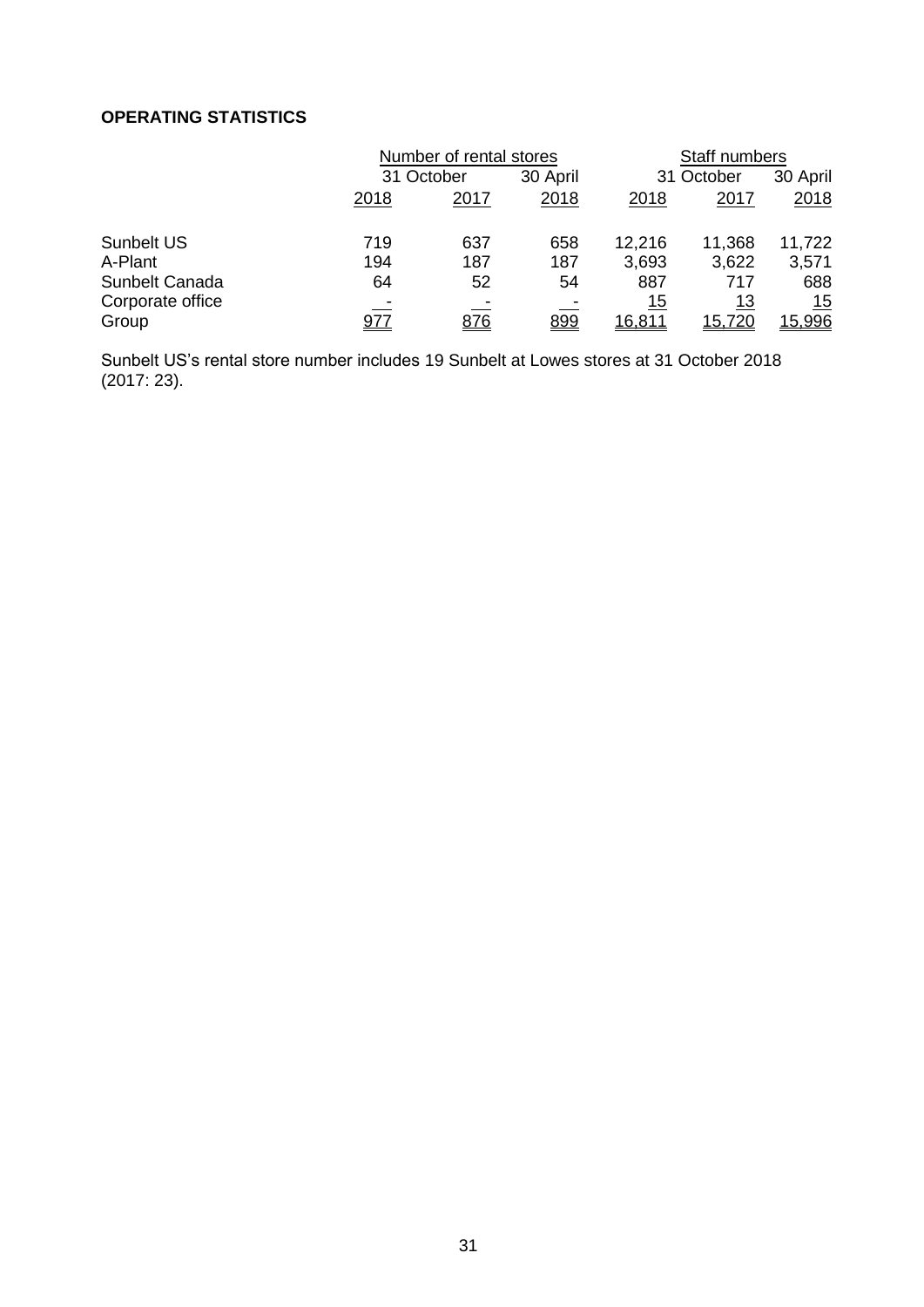## **INDEPENDENT REVIEW REPORT TO THE BOARD OF DIRECTORS OF ASHTEAD GROUP PLC**

We have been engaged by the Company to review the condensed consolidated interim financial statements for the six months ended 31 October 2018 which comprise the consolidated income statement, the consolidated statement of comprehensive income, the consolidated balance sheet, the consolidated statement of changes in equity, the consolidated cash flow statement and related notes 1 to 16. We have read the other information contained in the half-yearly financial report and considered whether it contains any apparent misstatements or material inconsistencies with the information in the condensed consolidated interim financial statements.

The report is made solely to the Company in accordance with International Standard on Review Engagements (UK and Ireland) 2410 "Review of Interim Financial Information performed by the Independent Auditor of the Entity" issued by the Financial Reporting Council. Our work has been undertaken so that we might state to the Company those matters we are required to state to them in an independent review report and for no other purpose. To the fullest extent permitted by law, we do not accept or assume responsibility to anyone other than the Company, for our review work, for this report, or for the conclusions we have formed.

#### **Directors' responsibilities**

The half-yearly financial report is the responsibility of, and has been approved by, the directors. The directors are responsible for preparing the half-yearly financial report in accordance with the Disclosure and Transparency Rules of the United Kingdom's Financial Conduct Authority.

As disclosed in note 2, the annual financial statements of the Group are prepared in accordance with IFRS as adopted by the European Union and issued by the IASB. The condensed consolidated interim financial statements included in this half-yearly financial report have been prepared in accordance with International Accounting Standard 34, "Interim Financial Reporting", as adopted by the European Union.

#### **Our responsibility**

Our responsibility is to express to the Company a conclusion on the condensed consolidated interim financial statements in the half-yearly financial report based on our review.

### **Scope of review**

We conducted our review in accordance with International Standard on Review Engagements (UK and Ireland) 2410, "Review of Interim Financial Information Performed by the Independent Auditor of the Entity" issued by the Financial Reporting Council for use in the United Kingdom. A review of interim financial information consists of making inquiries, primarily of persons responsible for financial and accounting matters, and applying analytical and other review procedures. A review is substantially less in scope than an audit conducted in accordance with International Standards on Auditing (UK) and consequently does not enable us to obtain assurance that we would become aware of all significant matters that might be identified in an audit. Accordingly, we do not express an audit opinion.

### **Conclusion**

Based on our review, nothing has come to our attention that causes us to believe that the condensed consolidated interim financial statements for the six months ended 31 October 2018 are not prepared, in all material respects, in accordance with International Accounting Standard 34 as adopted by the European Union and the Disclosure and Transparency Rules of the United Kingdom's Financial Conduct Authority.

Deloitte LLP Statutory Auditor London, United Kingdom 10 December 2018